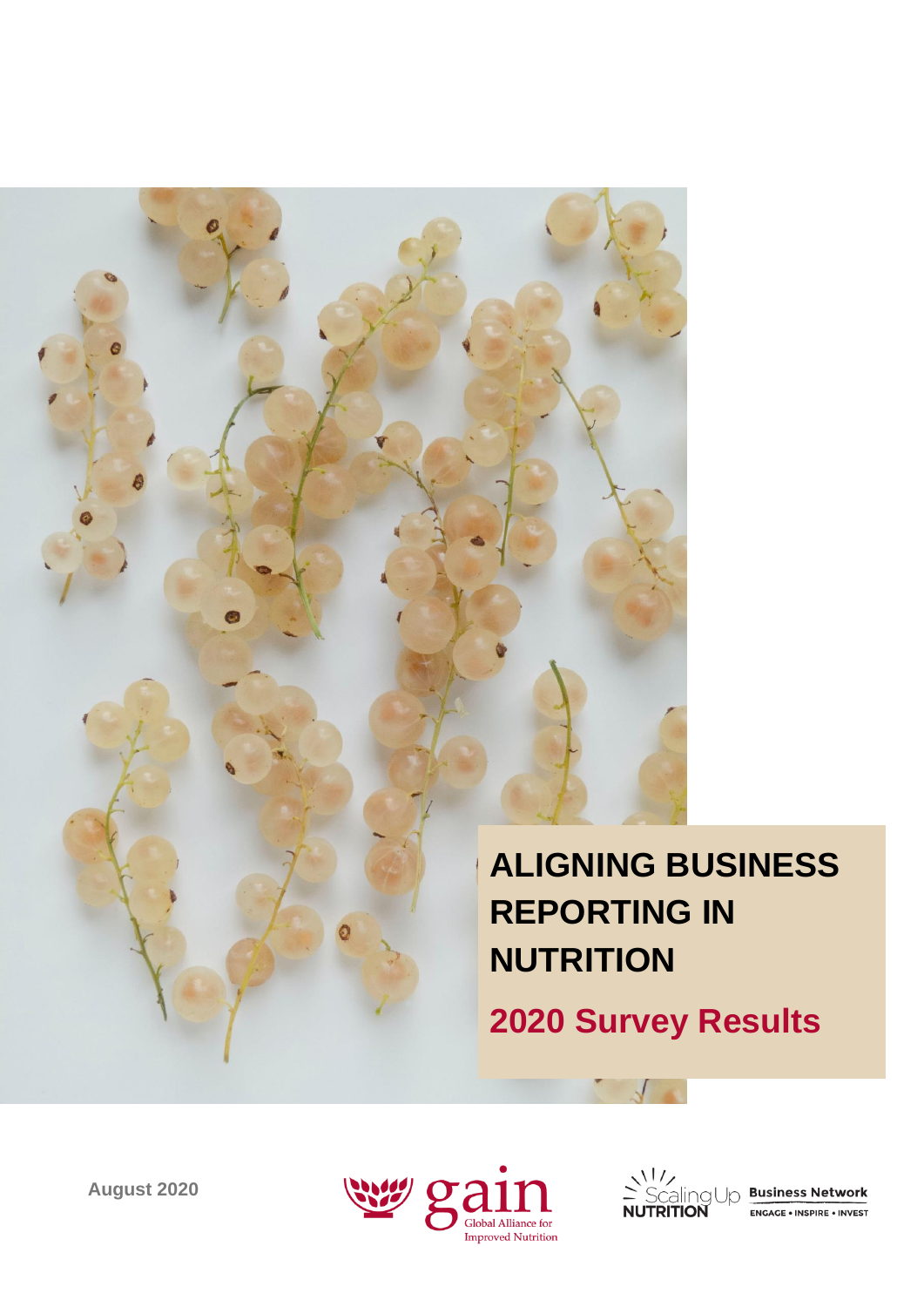# **CONTENTS**

| 1. Abbreviations                   | 3  |
|------------------------------------|----|
| 2. Executive Summary               | 4  |
| 3. Background                      | 5  |
| 4. Methodology                     | 6  |
| 4.1. Definitions                   | 6  |
| 4.2. Survey                        | 6  |
| 5. Key Findings                    | 8  |
| 5.1. Respondents profile           | 8  |
| 5.2. (Re)formulation               | 9  |
| 5.3. Marketing to children         | 13 |
| 5.4. Labelling                     | 16 |
| 5.5. Employee Health and Wellbeing | 19 |
| 5.6. Food Safety                   | 22 |
| 5.7. Food Loss and Waste           | 23 |
| 5.8. Food affordability            | 25 |
| 6. Conclusions & Recommendations   |    |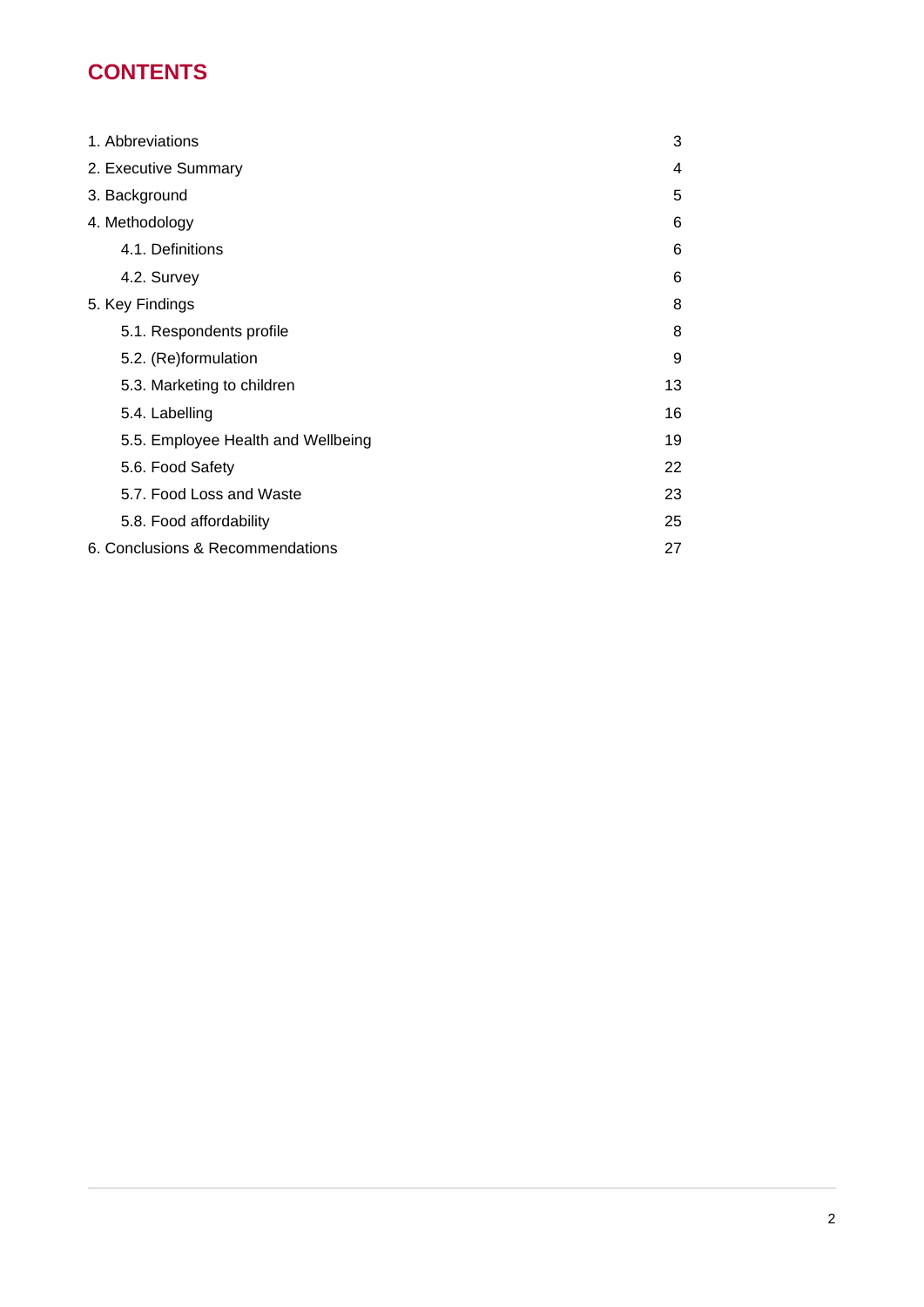## <span id="page-2-0"></span>**1. ABBREVIATIONS**

| <b>ATNI</b>  | <b>Access to Nutrition Initiative</b>               |
|--------------|-----------------------------------------------------|
| <b>CDC</b>   | Centre for Disease Control and Prevention           |
| <b>CFBAI</b> | Children's Food and Beverage Advertising Initiative |
| <b>CGF</b>   | <b>Consumer Goods Forum</b>                         |
| <b>CPO</b>   | Certification program owner                         |
| <b>CSAM</b>  | <b>Commodity Systems Assessment Methodology</b>     |
| EU           | <b>European Union</b>                               |
| <b>FAO</b>   | Food and Agriculture Organization                   |
| <b>FDA</b>   | Food and Drug Administration                        |
| <b>FOP</b>   | Front of Pack                                       |
| <b>FLW</b>   | <b>Food Loss and Waste</b>                          |
| <b>GAIN</b>  | Global Alliance for Improved Nutrition              |
| <b>GDA</b>   | <b>Guideline Daily Amounts</b>                      |
| <b>GFSI</b>  | <b>Global Food Safety Initiative</b>                |
| <b>HACCP</b> | <b>Hazard Access Critical Control Points</b>        |
| ICC          | <b>International Chamber of Commerce</b>            |
| <b>ISO</b>   | International Organization for Standardization      |
| <b>NGO</b>   | Non-Governmental Organization                       |
| <b>NPM</b>   | <b>Nutrient Profiling Model</b>                     |
| <b>SBN</b>   | Scaling Up Nutrition (SUN) Business Network         |
| <b>SME</b>   | <b>Small and Medium Enterprise</b>                  |
| <b>UNEP</b>  | United Nations Environment Programme                |
| <b>USDA</b>  | <b>United States Dietary Allowances</b>             |
| <b>WBCSD</b> | World Business Council for Sustainable Development  |
| <b>WRAP</b>  | Waste and Resources Action Programme                |
| <b>WRI</b>   | <b>World Resources Institute</b>                    |
| <b>WFP</b>   | World Food Program                                  |
| <b>WHO</b>   | World Health Organization                           |
|              |                                                     |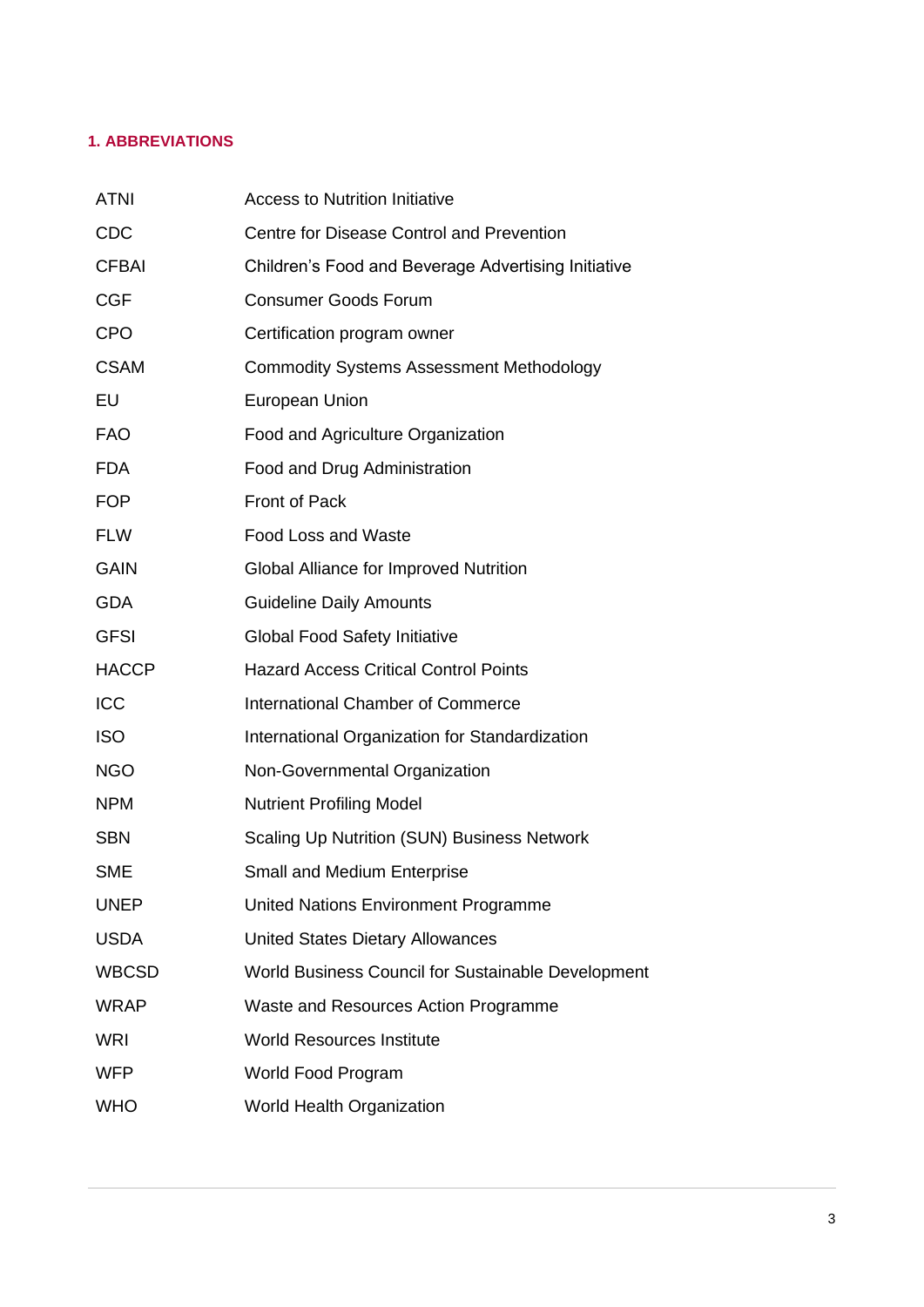## <span id="page-3-0"></span>**2. EXECUTIVE SUMMARY**

In 2021, two major Summits will take place to fight malnutrition: the Nutrition for Growth Summit and the United Nations Food System Summit. These Summits are an opportunity to set ambitious targets regarding the private sector contribution to a better access to safe nutritious food. Ahead of these key events, the Global Alliance for Improved Nutrition (GAIN)/SUN Business Network (SBN) are working on understanding and strengthening current business accountability in nutrition by supporting better alignment of the reporting landscape.

Being able to track, measure, and compare the impact of businesses on making safe and nutritious foods available is central to improve business accountability in nutrition. GAIN/SBN launched a survey in May 2020 to identify consensus around the use of existing reporting tools to assess business impact in seven key categories: (re)formulation, marketing to children, labelling, employee health and wellbeing, food safety, food loss and waste and food affordability. The survey included a limited number of pre-selected existing reporting tools for each category and was shared with businesses, business associations, international organisations, non-government organisations (NGOs), academia and accountability mechanisms representatives. Twenty-nine respondents provided their feedback including twenty-one businesses/business associations, four international organisations/NGOs/academia and four accountability mechanisms.

The respondents found the following existing reporting tools as being the most relevant to report business impact on:

- product (re)formulation: the Health Star Rating System.
- marketing to children: the Core Principles of the Children's Food and Beverage Advertising Initiative.
- food labelling: relevant Codex Alimentarius Standards on Labelling.
- employee health and wellbeing (with a focus on workforce nutrition): the Workforce Nutrition Alliance Scorecard.

The report provides the detailed results for each of these categories including the results distribution between businesses/business associations and international organisations/NGOs/academia /accountability mechanisms.

For three of the categories, GAIN/SBN had preselected only one existing reporting tool/methodology. The two pre-selected tools to assess business impact on food safety and food loss and waste were singled out as their design and use required multi-stakeholder consensus. On food affordability, very little has been done yet to assess business impact in a consistent manner, considering the importance of this topic for better access to nutrition GAIN/SBN suggested a 'simple' indicator to assess interest around business reporting on food affordability based on discussions with academia representatives and a literature review.

- The Global Food Safety Initiative (GFSI) benchmarking requirements was scored very relevant/relevant by 92% of the respondents to this question.
- The Food Loss and Waste Accounting and Reporting Standard was scored very relevant/relevant by 91% of the respondents to this question.
- The Sales Weighted Price Index (prices weighted against nutrition content) was scored very relevant/relevant by 63% of the respondents to this question.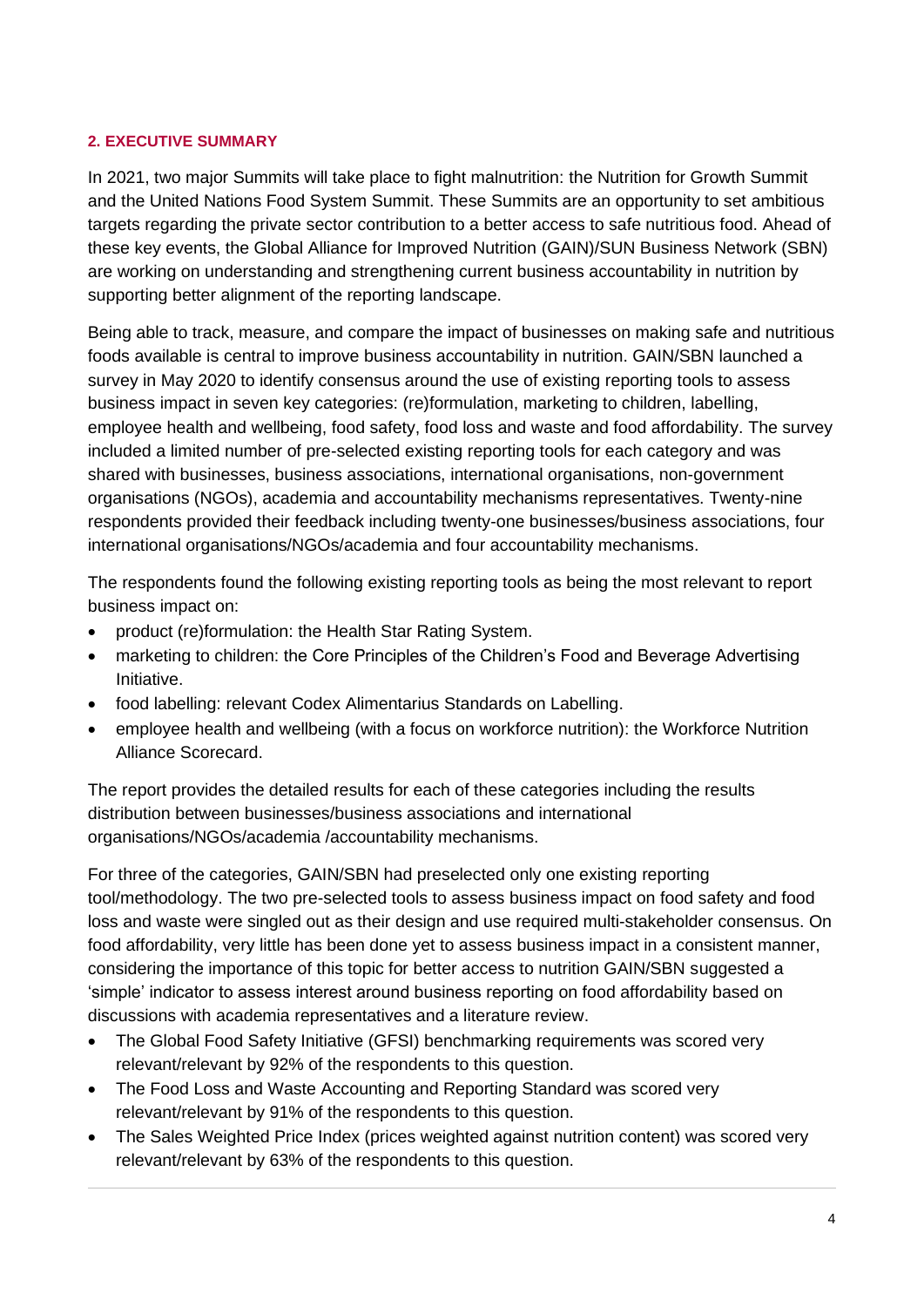#### <span id="page-4-0"></span>**3. BACKGROUND**

#### **About the Global Alliance for Improved Nutrition (GAIN)**

GAIN was launched in 2002, it mobilizes public-private partnerships and provides financial and technical support to deliver nutritious foods to people at risk of malnutrition. Working with partners, GAIN aims to support and advise governments, businesses, and development partners as they build and mobilize food and nutrition plans to advance nutrition outcomes. GAIN programmes enable better diets via large-scale food fortification, multi-nutrient supplements, nutritious foods for mothers and children, and enhancement of the nutritional content of agriculture products. GAIN is delivering improved nutrition to an estimated 800 million people in more than 40 countries. Looking ahead, GAIN aims to improve the consumption of safe and nutritious foods for at least 1 billion people by 2022 and targets major improvements to food systems, resulting in more diverse and healthier diets for vulnerable people in countries where GAIN works.

#### **About the Scaling up Nutrition (SUN) Business Network (SBN)**

The SUN Business Network (SBN) aims to increase the availability and affordability of safe, nutritious foods to consumers, especially low-income consumers through activities at global and national levels. The SBN is the private sector branch of the Scaling Up Nutrition Movement, a multi-stakeholder movement to address malnutrition worldwide. It is co-hosted by the Global Alliance for Improved Nutrition and the UN World Food Program.

It is critical that we improve the ability to assess business impact on our food systems and that we are able to track how it evolves and compare impact of respective businesses. By increasing the effectiveness of tracking we will be better positioned to ask and assist businesses to be agents for positive change.

To improve business accountability in nutrition, GAIN/SBN have been working on better alignment of business reporting on nutrition. By supporting accountability mechanisms and businesses in using a limited set of reporting tools, the understanding of business impact on nutrition will increase, the comparison of nutrition impact across companies will be easier and it will lower the reporting burden. GAIN/SBN have been working with the support of the Consumer Goods Forum (CGF) on how business reporting in nutrition can be better aligne[d](https://clicktime.symantec.com/3Uza8ecfKij6gUgijJ7fV157Vc?u=https%3A%2F%2Fwww.gainhealth.org%2Fsites%2Fdefault%2Ffiles%2Fpublications%2Fdocuments%2Freview-of-business-accountability-mechanisms-in-nutrition-report-2019.pdf). GAIN published a report in [March 2019](https://clicktime.symantec.com/3Uza8ecfKij6gUgijJ7fV157Vc?u=https%3A%2F%2Fwww.gainhealth.org%2Fsites%2Fdefault%2Ffiles%2Fpublications%2Fdocuments%2Freview-of-business-accountability-mechanisms-in-nutrition-report-2019.pdf)<sup>1</sup> identifying some of the challenges and opportunities in the current accountability landscape. In November 2018 and February 2020, CGF, GAIN and SBN gathered, at CGF headquarters in Paris, representatives from the business sector and from several accountability mechanisms to discuss potential ways to improve alignment of business reporting in nutrition.

Following an initial mapping of the business accountability in nutrition's landscape, the input from private and public stakeholders during the Paris meetings and additional bilateral discussions,

<sup>&</sup>lt;sup>1</sup> A review of business accountability mechanisms in nutrition, the Global Alliance for Improved Nutrition, March 2019. [https://www.gainhealth.org/sites/default/files/publications/documents/review-of-business-accountability-mechanisms](https://www.gainhealth.org/sites/default/files/publications/documents/review-of-business-accountability-mechanisms-in-nutrition-report-2019.pdf)[in-nutrition-report-2019.pdf](https://www.gainhealth.org/sites/default/files/publications/documents/review-of-business-accountability-mechanisms-in-nutrition-report-2019.pdf) Retrieved 24 August 2020.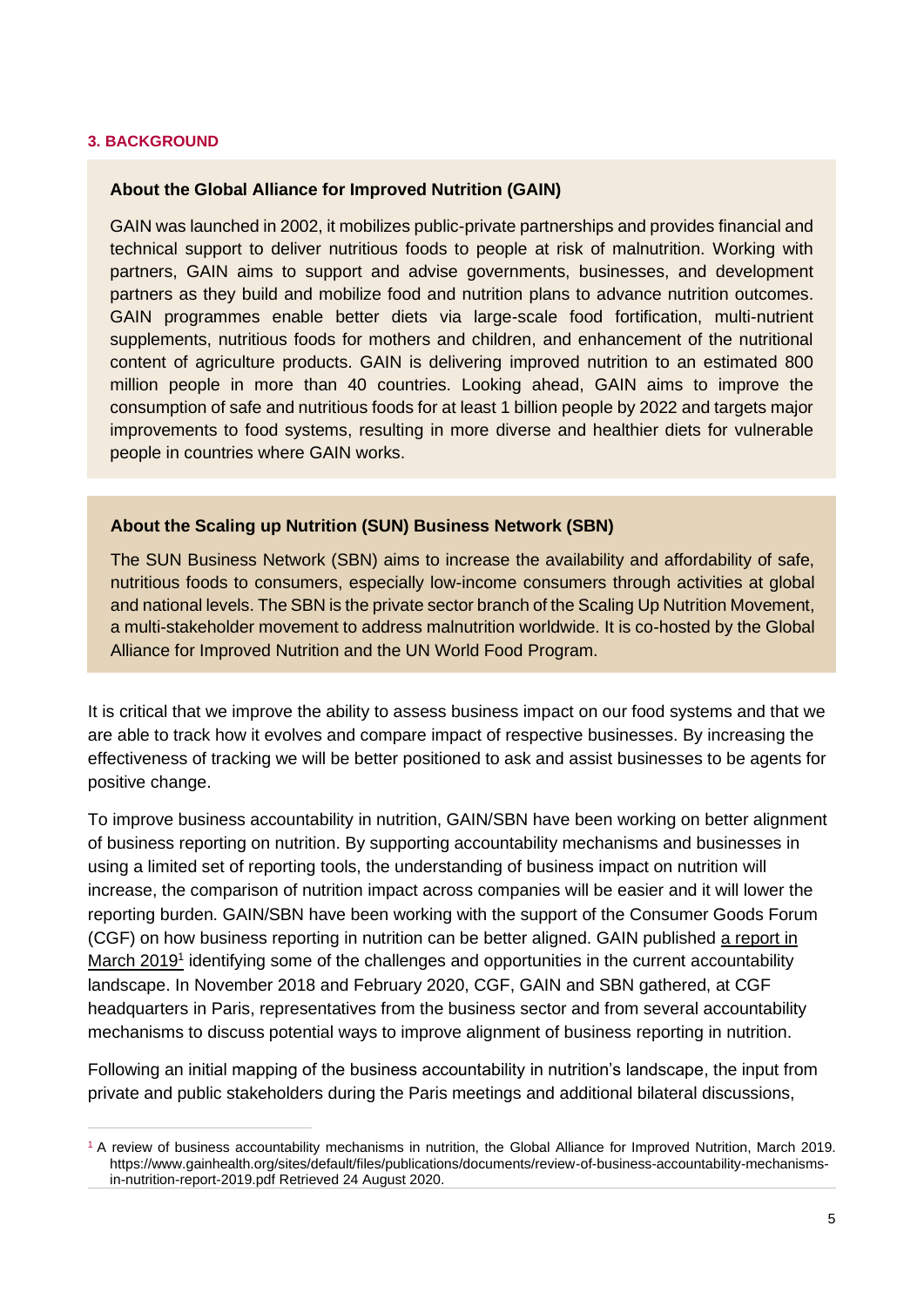GAIN/SBN decided to work on the identification of existing reporting tools that gather the most consensus on their relevance across primarily the private sector but also among other stakeholders. To do so GAIN/SBN launched a survey in May 2020 and collected responses until July 2020, the results of this survey are presented in this report. The report includes a description of the existing reporting tools scored the highest by the respondents, if the two highest scores were close the report includes a description of the first two reporting tools.

Better alignment of business reporting in nutrition will be beneficial for all. It will enable better use of resources for business reporting as well as provide clearer and more reliable information on companies' progress and impact on nutrition and therefore enable better business accountability in nutrition.

# <span id="page-5-0"></span>**4. METHODOLOGY**

## <span id="page-5-1"></span>**4.1. Definitions**

Accountability related terms used in this report are defined below:

Accountability (definition from the World Health Organisation):<sup>2</sup> it involves three key elements.

1) Delimitation of responsibility, defining over what, whom and how duty holders are responsible for their actions.

2) Answerability, the obligation for duty holders to inform about and explain their actions. Accountability as answerability aims at creating transparency. It relies on information dissemination and the establishment of adequate monitoring and oversight mechanisms. 3) Enforcement, or the capacity to subject power to the threat of sanctions or disciplinary actions. Legal and regulatory sanctions are at the core of enforcing accountability.

Accountability mechanism: initiative whose main objective is to assess responsibility of a stakeholder group on a specific topic. This includes both initiatives that receive funding from the stakeholder group they assess and 'independent' initiatives that do not receive any funding from the group assessed.

Reporting tool: an index/benchmark or any other type of impact indicator used to report impact of a stakeholder group on a specific area.

Existing reporting tool: a reporting tool currently used to assess impact of a stakeholder group. The tool has been launched and used at least one time for one or several stakeholder group(s).

Relevance: the degree to which something is related or useful to what is happening or being talked about.

## <span id="page-5-2"></span>**4.2. Survey**

Building on the results of bilateral and multilateral consultations, in May 2020 GAIN/SBN launched an online survey to identify relevant reporting tools for business impact in seven categories. The

<sup>2</sup> WHO website[, https://www.who.int/health-laws/topics/governance-accountability/en/.](https://www.who.int/health-laws/topics/governance-accountability/en/) Retrieved 6 August 2020.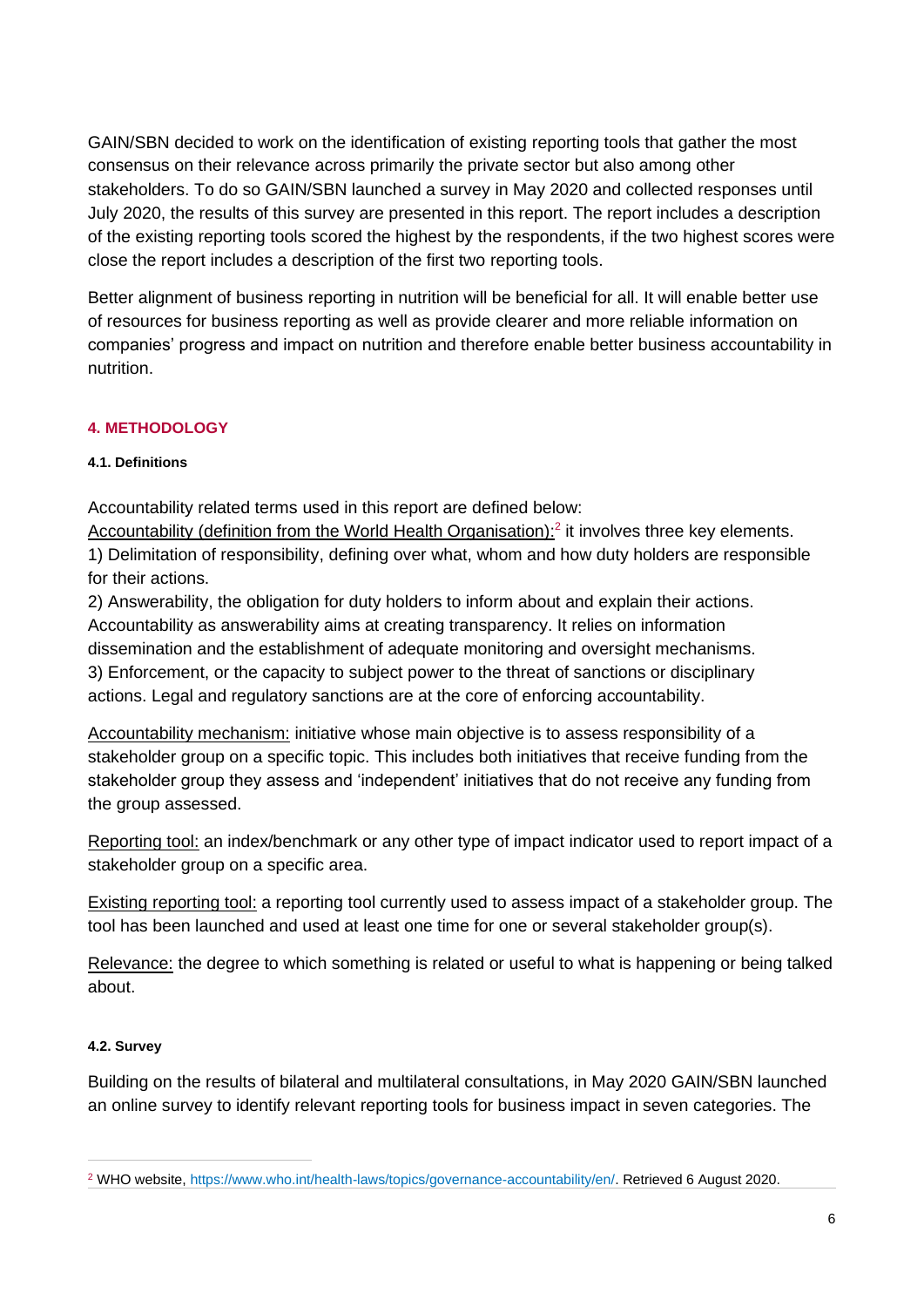survey was shared with businesses, business associations, civil society organizations, UN agencies and accountability mechanisms. The seven categories included in the survey were:

- (Re)Formulation
- Marketing to children
- Labelling
- Employee health and wellbeing (with a focus on workforce nutrition)
- Food safety
- Food loss and waste
- Food affordability

The [survey](https://clicktime.symantec.com/3VNyAxbAKj7LiSTg3AwSPPh7Vc?u=https%3A%2F%2Fform.jotform.com%2F201244264566352) included a limited number of pre-selected existing reporting tools for each category. The pre-selected reporting tools were selected based on the discussions conducted bilaterally and multilaterally with businesses, business associations, accountability mechanisms, etc. and based on a literature review. The reporting tools pre-selected should enable companies to share their global results against recognized methodologies which will show individual companies' progress as well as enable comparison across companies. The reporting tools pre-selected are all available in the public domain and do not require companies to purchase the methodology for their reporting. However, there are cost implications if independent reviews of the data reported need to be conducted by third parties. The Workforce Nutrition Alliance Scorecard is a reporting tool still under development however an advanced draft version was already available in May 2020 and shared with the survey, the scorecard will be finalised by the end of 2020.

The survey focuses on reporting tools considered relevant for global companies (which are part of one or several accountability mechanisms) reporting on nutrition. To include smaller companies additional research should be conducted.

The survey sought to identify the most relevant existing reporting tools - not the perfect ones - to assess business impact on nutrition. Due to the limited number of reporting tools designed for a worldwide implementation, some of the tools included were initially designed with a national or regional scope. For each of the seven categories respondents could rate the identified reporting tools as:

- Very relevant
- Relevant
- Not relevant

The respondents could also choose not to respond or suggest other existing reporting tools that they find relevant for each of the seven categories.

The following scoring methodology was used to summarize the responses of the survey:

- Very relevant: 2 points
- Relevant: 1 point
- Partially relevant: 0.5 point
- Not relevant: 0 point

If two responses were provided for one question, the average score was used. If the response was "no reply", "no comment", "do not know/not familiar", it was considered as unanswered. If the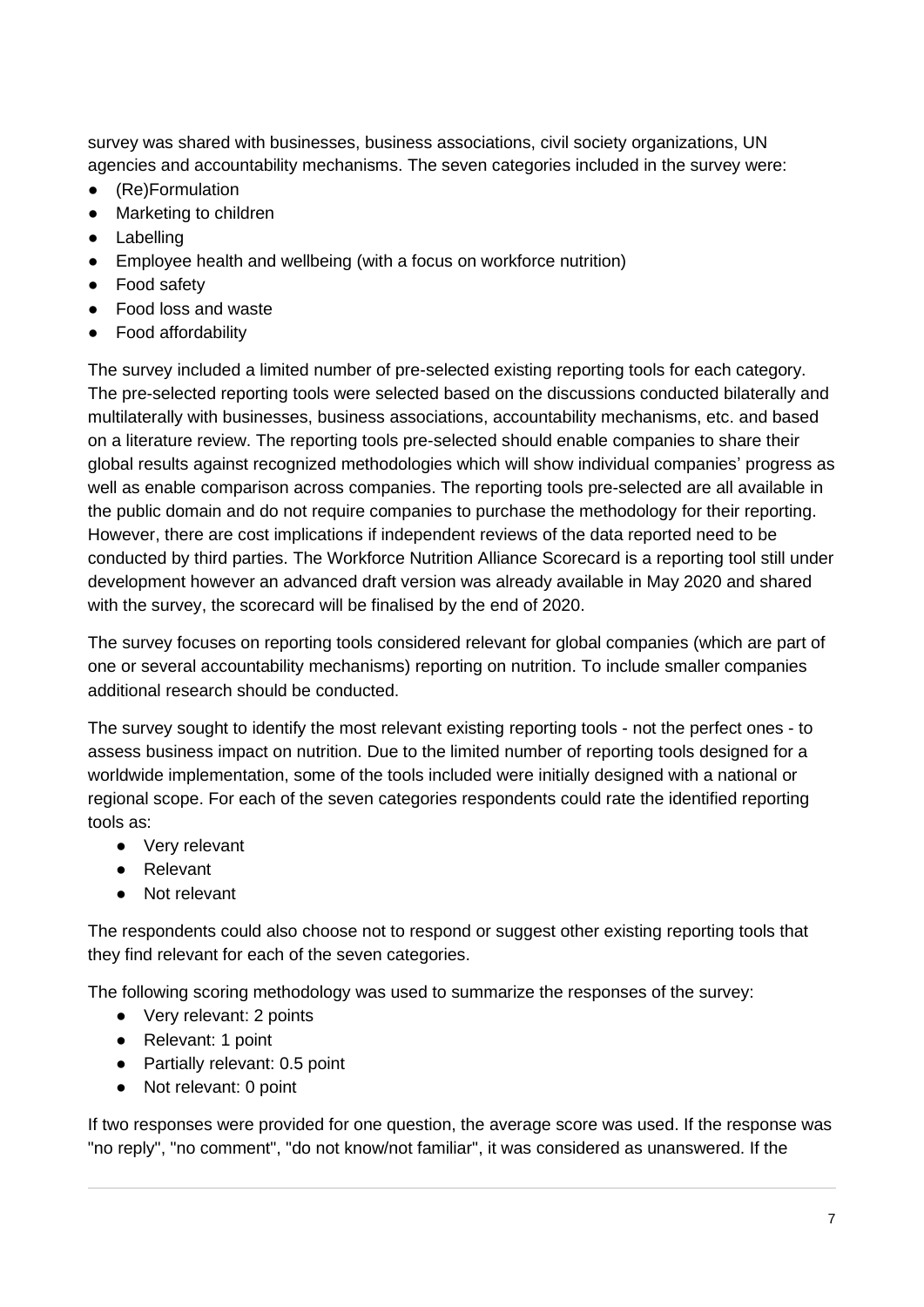response was marked as "other" and no additional information included, it was also considered as unanswered.

For three categories, GAIN/SBN pre-selected only one existing reporting tool. These categories are food safety, food loss and waste, and food affordability. The pre-selected reporting tools were chosen by GAIN/SBN based on the discussions conducted bilaterally and multilaterally with businesses, business associations, accountability mechanisms, etc. and based on a literature review. The results for these categories include:

- The percentage of survey respondents who assessed the reporting tool vs the respondents who did not respond.
- The percentage of respondents who scored the reporting tool as very relevant, relevant or not relevant.

For each of the category, the report includes:

- The aggregated results.
- The results from business and business association respondents.
- The results from international organisation, NGO, academia and accountability mechanism respondents.

## <span id="page-7-0"></span>**5. KEY FINDINGS**

#### <span id="page-7-1"></span>**5.1. Respondents profile**

The online survey was shared between May and July 2020 with businesses, business associations, NGOs, international organisations, academia and accountability mechanisms with global outreach and nutrition related activities. Twenty-nine responses were received (figure 1). The majority of responses came from businesses and business associations (twenty-one responses). Eight responses were received from NGO, international organisation, academia and accountability mechanism representatives. The business respondents included four business associations and six businesses ranked in the Access to Nutrition Global Index.



*Figure 1: Profile of survey respondents*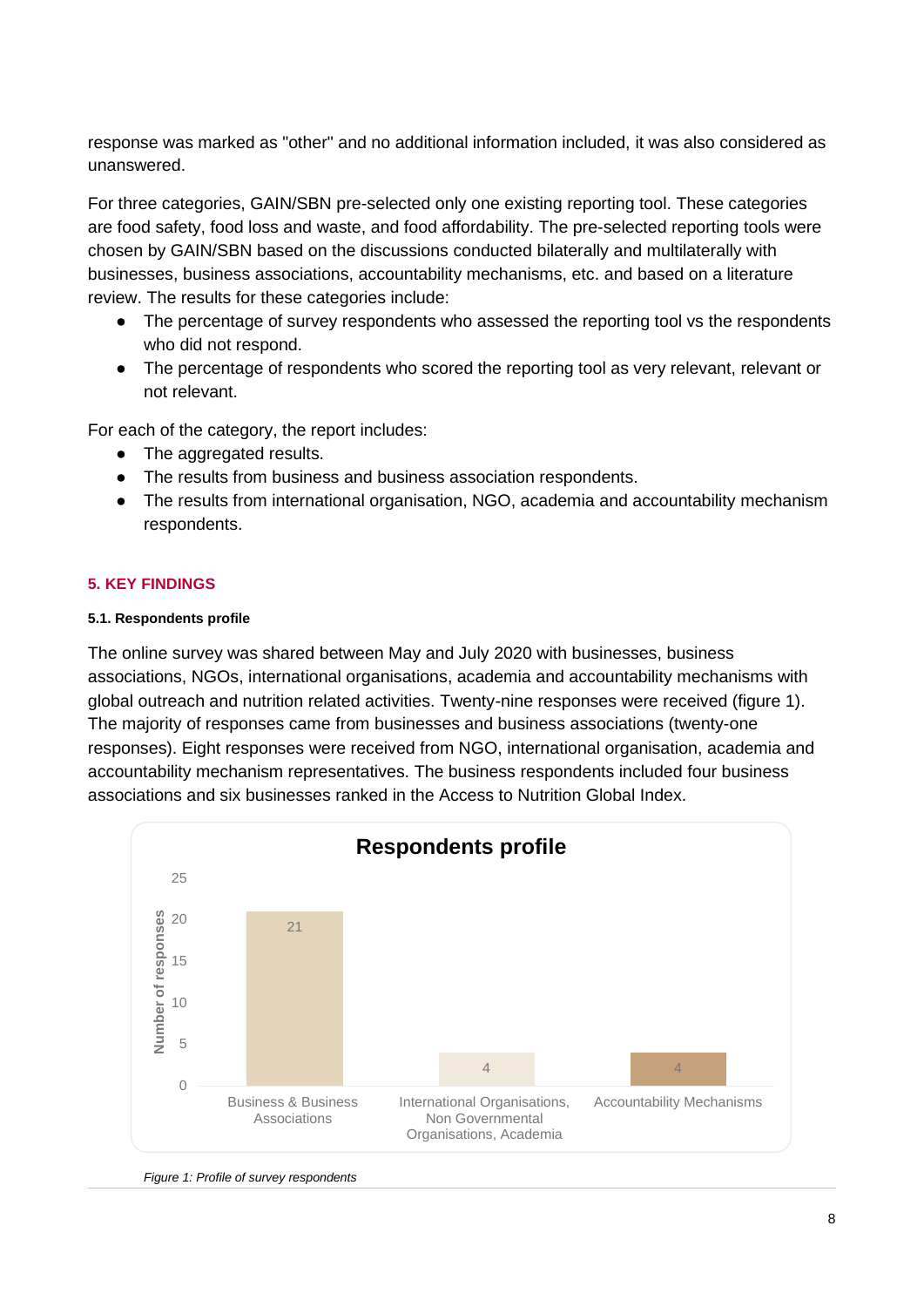

*Figure 2: Annual revenue of individual business respondents to the survey. Figure 3: Workforce size of individual business respondents to the survey.* 

#### <span id="page-8-0"></span>**5.2. (Re)formulation**

Reformulation is defined as the process of altering a food or beverage product's recipe or composition to improve the product's health profile.<sup>3</sup> GAIN/SBN pre-selected the Health Star Rating System, Nutri-Score and Guiding Stars as existing reporting tools to assess business impact on product (re)formulation, based on the discussions that GAIN/SBN conducted bilaterally and multilaterally with businesses, business associations, accountability mechanisms, etc. and based on a literature review.

## **[The Health Star Rating System](http://www.healthstarrating.gov.au/internet/healthstarrating/publishing.nsf/Content/home)**

The Health Star Rating System is a joint initiative from the Australian Government, Industry, Public Health and Consumer groups. The Health Star Rating System was endorsed in 2014 by the governments of Australia and New Zealand.

While the Health Star Rating System is used as a voluntary labelling system to guide consumers towards healthier choices, its methodology can also be used by businesses to report on the healthiness of their food portfolio.

The Health Star Rating System assesses energy; risk nutrients (saturated fat, salt, sugar); and positive components (dietary fibre, protein, the proportion of fruit, vegetable, nut and legume). It provides a rating from 0.5 to 5 stars. The higher the rating number, the healthier the product is. The number of stars is determined using a calculator designed to assess positive and risk nutrients in food [\(The Health Star Rating Calculator\)](http://www.healthstarrating.gov.au/internet/healthstarrating/publishing.nsf/Content/Calculator). The Health Star Rating System excludes fresh unpackaged food, non-nutritive condiments, non-nutritive foods, single ingredient foods not intended to be eaten on their own, foods where a nutrition information panel is not required, alcoholic beverages, products for infants and young children, formulated sports foods and food for special medical purposes.

<sup>&</sup>lt;sup>3</sup> Scott C, Hawkins B. Knai C. Soc Sci Med: Food and beverage product reformulation as a corporate political strategy; 2017.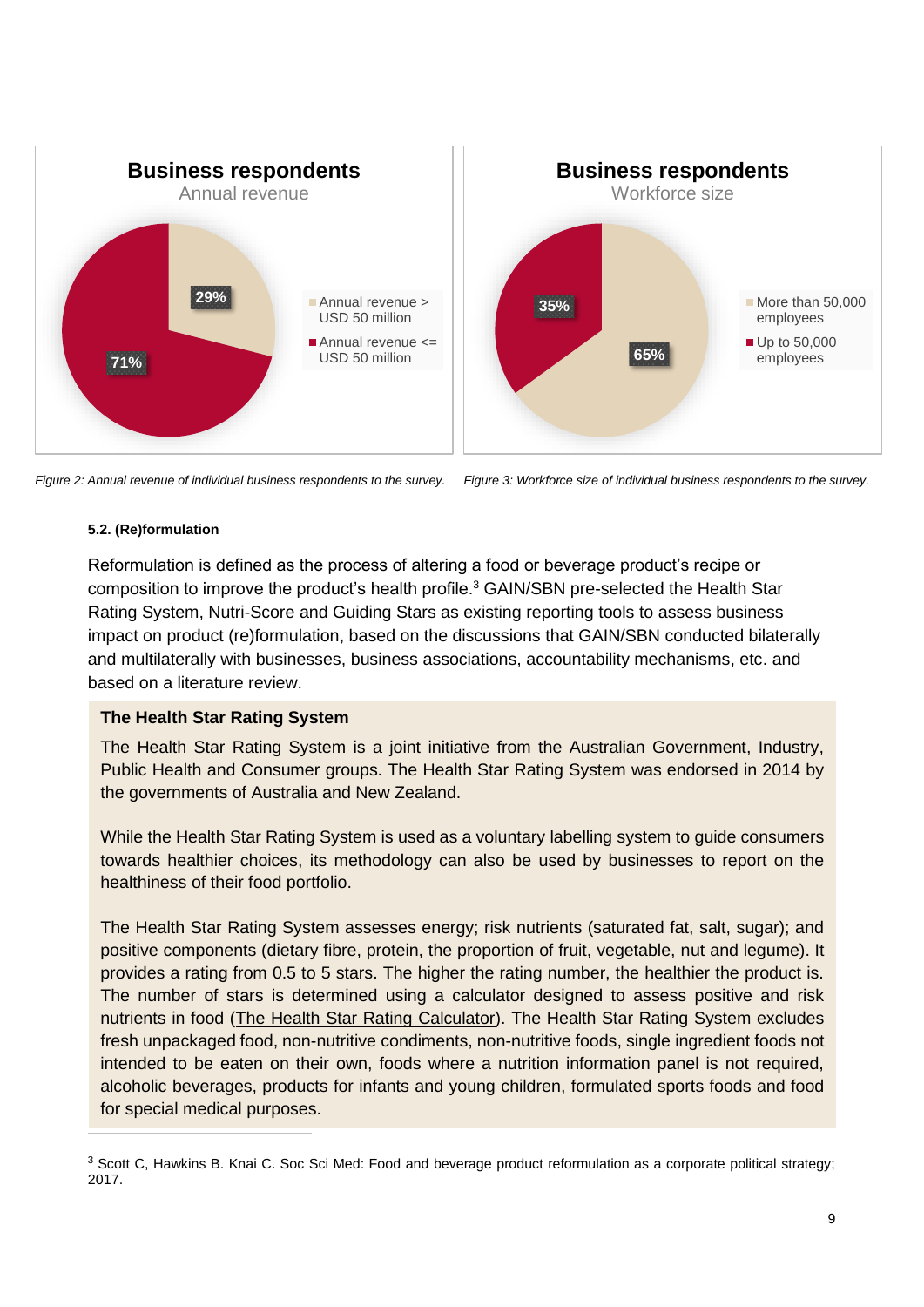While the Health Star Rating System cannot provide a comprehensive picture of all nutritional impact of the full portfolio of a multinational company/group of companies, it does provide one of the most comprehensive quantitative scores currently available. This tool also relies on businesses themselves for the reporting and therefore is easily scalable, both food producers/manufacturers and food retailers can use this tool to report on their production and/or sales. This is an important point as GAIN/SBN 2019 report on the current accountability landscape of business in nutrition highlighted the limited inclusion of this sector in existing accountability mechanisms.

#### **[Nutri-Score](https://www.santepubliquefrance.fr/determinants-de-sante/nutrition-et-activite-physique/articles/nutri-score)**

Nutri-Score was launched in 2017 by the National Public Health Agency Santé Publique France. It is used in France, Belgium, Switzerland, Germany, Netherlands, Portugal and Spain. Similarly, to the Health Star Rating System, Nutri-Score is used as a voluntary labelling system to guide consumers towards healthier choices, its methodology can also be used by businesses to report on the healthiness of their food portfolio.

Nutri-Score assesses risk nutrients (energy, sugars, saturated fats and salt) and positive components (fibre, protein, fruit, vegetables and nuts, rapeseed oil, walnut oil and olive oil).

To use Nutri-Score a company should convert the nutritional value of its products based on a scientific algorithm into a simple code consisting of 5 letters from A to E. The letter A on a green background indicates that a product scores well in terms of overall nutritional value. A product with a dark orange E should only be consumed in moderation. The algorithm gives points for each element in the nutrition table (per 100 g or ml) i.e. risk nutrients (energy, sugars, saturated fatty acids, salt) as well as positive components (proteins, fibre, percentage of fruit, vegetables, nuts, rapeseed oil, walnut oil and olive oil). Positive points are then subtracted from the negative ones and the result is converted to Nutri-Score (which ranges from -15 to 40). A Nutri-Score calculator can be used for this purpose. Nutri-Score excludes alcoholic drinks or baby food up to the age of 3.

The Health Star Rating System received the highest score from all respondents (figure 4) and Nutri-Score was a close second. Those two reporting tools were ranked similarly by business respondents and international organisation/NGO/academia/accountability mechanism respondents.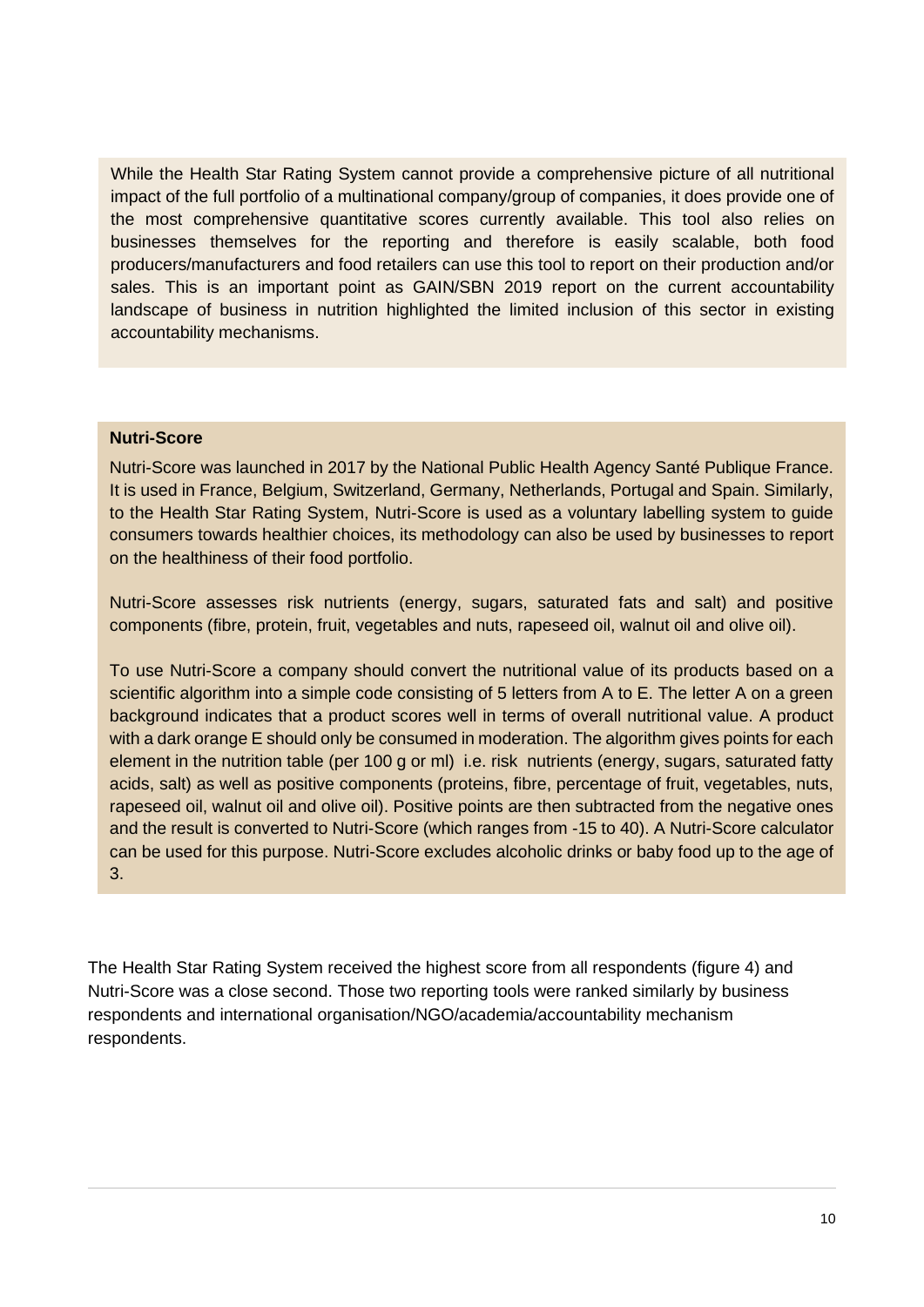

*Figure 4: Total scores of all respondents on the relevance of reporting tools for product (re)formulation.*





*Figure 5: Responses from businesses and business associations on the relevance of reporting tools for product (re)formulation.* 

*Figure 6: Responses from international organisations, NGOs, academia and accountability mechanisms on the relevance of reporting tools for product (re)formulation.*

In addition to their scoring, some respondents highlighted that these tools have been implemented successfully at local/national levels. However, while both reporting tools were scored quite high by the respondents, several challenges and limitations were shared by the respondents. These can be addressed in the reporting, with businesses not only providing quantitative information based on the reporting examples above but also providing qualitative comments.

Key challenges of Health Star Rating System and Nutri-Score for assessing business impact on product (re)formulation:

These reporting tools do not take into consideration the recommended consumption levels, therefore a seasoning product vs a ready meal product would have a rating that is not comparable. Both reporting tools have been primarily designed to enable comparison across similar products. However, designing a reporting tool that would take into account the nutrient profile of a single product as well as provide a reliable estimate of its consumption would likely result in a methodology too complex to implement. This would also require the inclusion of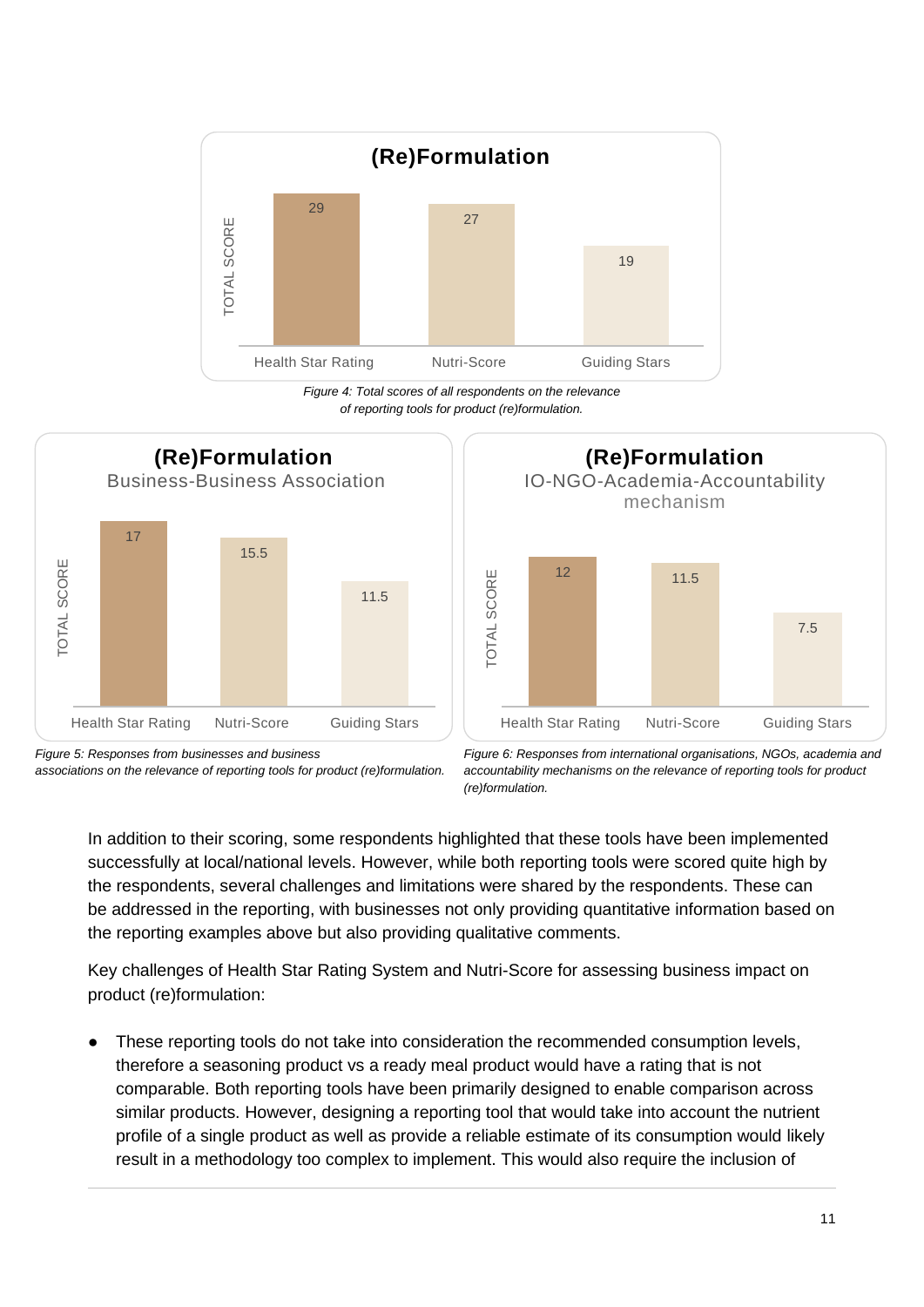national/regional data as food products consumption levels may vary widely from one region to another. To address these challenges, in addition to sharing information about the Health Star Rating of their portfolio, companies should provide details around the overall composition of their portfolio and highlight progress around similar products.

● Both the Health Star Rating System and Nutri-Score are designed to enable companies to assess the content of the products and to provide a score easy to understand for consumers, this requires fairly 'simple' methodologies. Some of the respondents indicate that further complexity and details are required to reflect and incentivise companies in reformulating their products. Additionally, a significant number of respondents called for very regular updates of the methodologies of these reporting tools so that they remain relevant in assessing products' healthiness. Delays in refreshing the underlying data could lead to a failure to capture manufacturers' recent reformulation efforts. While this might be a challenge when using the Health Star Rating System and Nutri-Score as labelling tools, using these reporting tools to report progress of companies can enable companies to share their most updated information and include information on content of additional nutrients.

Other reporting tools mentioned by the respondents for the assessment of business impact on production (re)formulation are:

- Nutrient density tools (nutrient density refers to the level of nutrition per a standard volume of food).
- NOVA or SIGA classification systems (both systems assessed food products based on how processed they are).
- Healthier Choice Symbol (a nutrition labelling approach launched in Singapore and covering six nutrient claims based on comparison with similar products: high in wholegrains, high in calcium, low in sugar, low in sodium, low in saturated fats, and trans fat free).
- Front of Pack Guideline Daily Amounts (usually these include information on the content of a product per 100g and per portion for [calories](http://www.foodlabel.org.uk/gda/gdalabel/nutrients.aspx#item1) and seven nutrients [\(protein,](http://www.foodlabel.org.uk/gda/gdalabel/other-nutrients.aspx#item1) [carbohydrate,](http://www.foodlabel.org.uk/gda/gdalabel/nutrients.aspx#item7) [sugars,](http://www.foodlabel.org.uk/gda/gdalabel/nutrients.aspx#item2) [fat,](http://www.foodlabel.org.uk/gda/gdalabel/nutrients.aspx#item3) [saturated fat,](http://www.foodlabel.org.uk/gda/gdalabel/nutrients.aspx#item4) [fibre](http://www.foodlabel.org.uk/gda/gdalabel/other-nutrients.aspx#item3) and [salt\)](http://www.foodlabel.org.uk/gda/gdalabel/nutrients.aspx#item5) and might also include percentage of each nutrient's contribution towards the adult GDA). 4
- Ministry of Health, Welfare and Sport, Dutch Government new approach to product improvement.
- Food Compass (a nutrient profile system under development by Tufts University).
- Choices nutrient profiling methodology (developed by a standing committee of independent scientists, it is product group specific and covers all food products. Choices did a relaunch on 21 July 2020).
- Nordic Keyhole (compared to other foods of the same type, products with the keyhole comply with one or more of these requirements: less and healthier fat, less sugar, less salt and more dietary fibre and whole grain).
- UK Traffic Light System (it is based on the energy, fat, saturated fat, sugars and salt content. The information can cover either per 100g/100ml of the food or drink or per portion, or alternatively it can include both).

<sup>4</sup> UK Food and Drink Federation website, Food labelling page, [http://www.foodlabel.org.uk/label/gda\\_values.aspx](http://www.foodlabel.org.uk/label/gda_values.aspx) Retrieved 25 August 2020.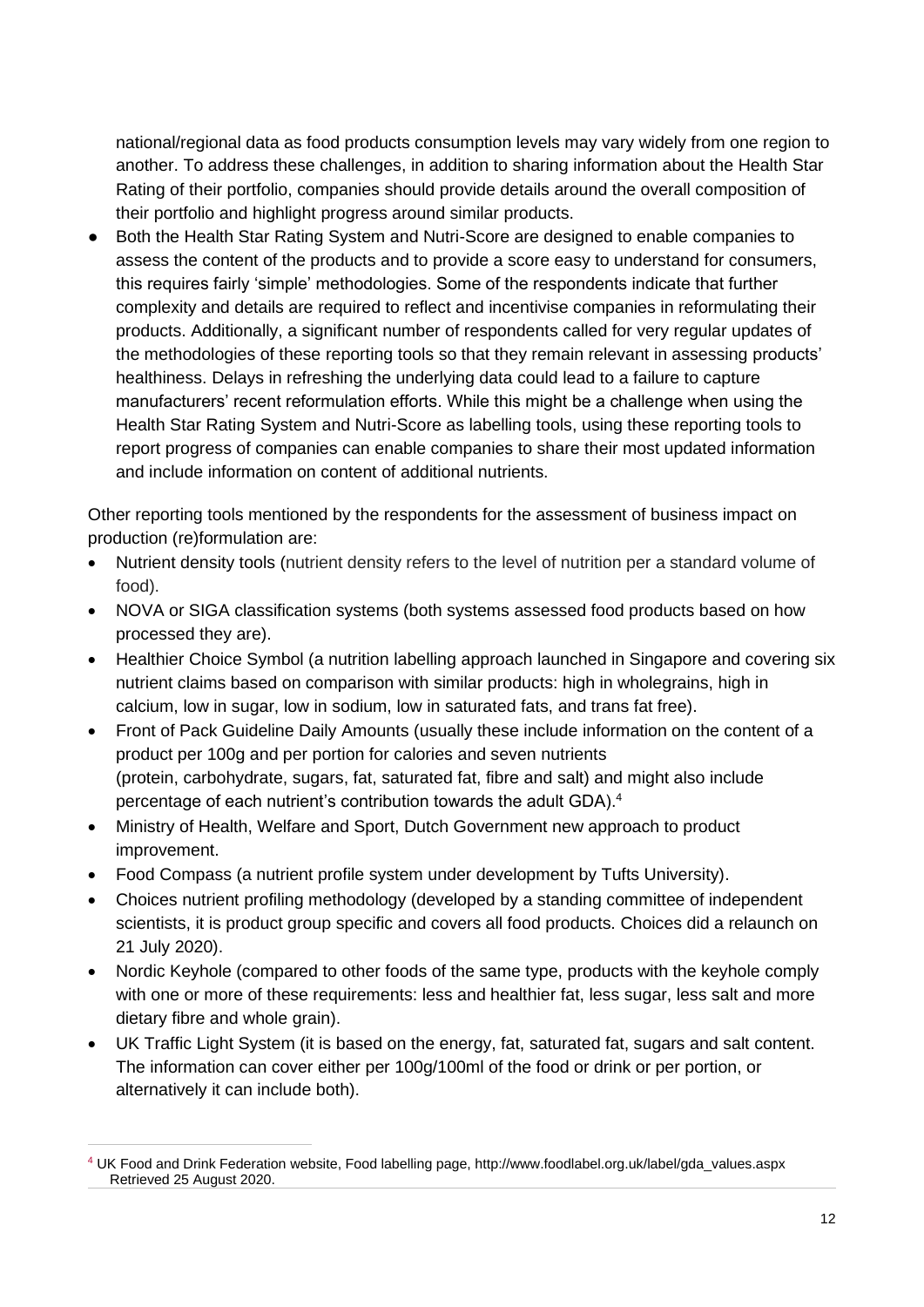- UK Ofcom's nutrient profiling (scoring system which balances the contribution made by beneficial nutrients that are particularly important in children's diets with components in the food that children should eat less of).
- Yuka (nutritional quality is 60% of the score and uses Nutri-score methodology, the presence of additives is 30% of the score, the organic dimension is 10% of the score).

However, none of these tools were mentioned by a majority of respondents.

The following are examples of reporting outcomes using the highest scored reporting tools regarding product (re)formulation (non-exhaustive):

- Company A estimates to derive 65 % of its total sales values from healthy products i.e. those that achieve a Health Star Rating of 3.5 stars or more.
- Company A estimates its product X to have improved by 10 % achieving a grade of 4 based on the Health Star Rating System.
- The members of business association A have improved their aggregated Health Star Rating by 0.5 points between 2015 and 2020.
- Company A estimates to derive 55% of its total sales values from healthy products i.e. those that achieve a Nutri-Score of A, B and C.
- Company A estimates its product X to have improved by 20% achieving a score of B based on Nutri-Score.
- The members of business association A have improved their aggregated Nutri-Score by 1 letter between 2015 and 2020.

# <span id="page-12-0"></span>**5.3. Marketing to children**

Marketing deals with the application of ideas and procedures employed to analyse and predict consumer requirements and preferences, it aims at increasing sales, revenues and profits, through providing insights into consumer behaviour.<sup>5</sup> GAIN/SBN pre-selected the following existing reporting tools to assess business marketing practices related to nutrition based on the discussions that GAIN/SBN conducted bilaterally and multilaterally with businesses, business associations, accountability mechanisms, etc. and based on a literature review:

- The World Health Organization Regional Office for Europe Nutrient Profile Model.
- The World Health Organization Regional Office for Western Pacific Nutrient Profile Model.
- Children's Food and Beverage Advertising Initiatives (CFBAI) Core Principles.
- The International Chamber of Commerce (ICC) Advertising and Marketing Communications Code.

In this survey, GAIN/SBN did not include the International Code of Marketing of Breast-milk **Substitutes** 

<sup>5</sup> [What is marketing?,](https://entrepreneurhandbook.co.uk/what-is-marketing/) The Entrepreneur Handbook, 8 September 2019.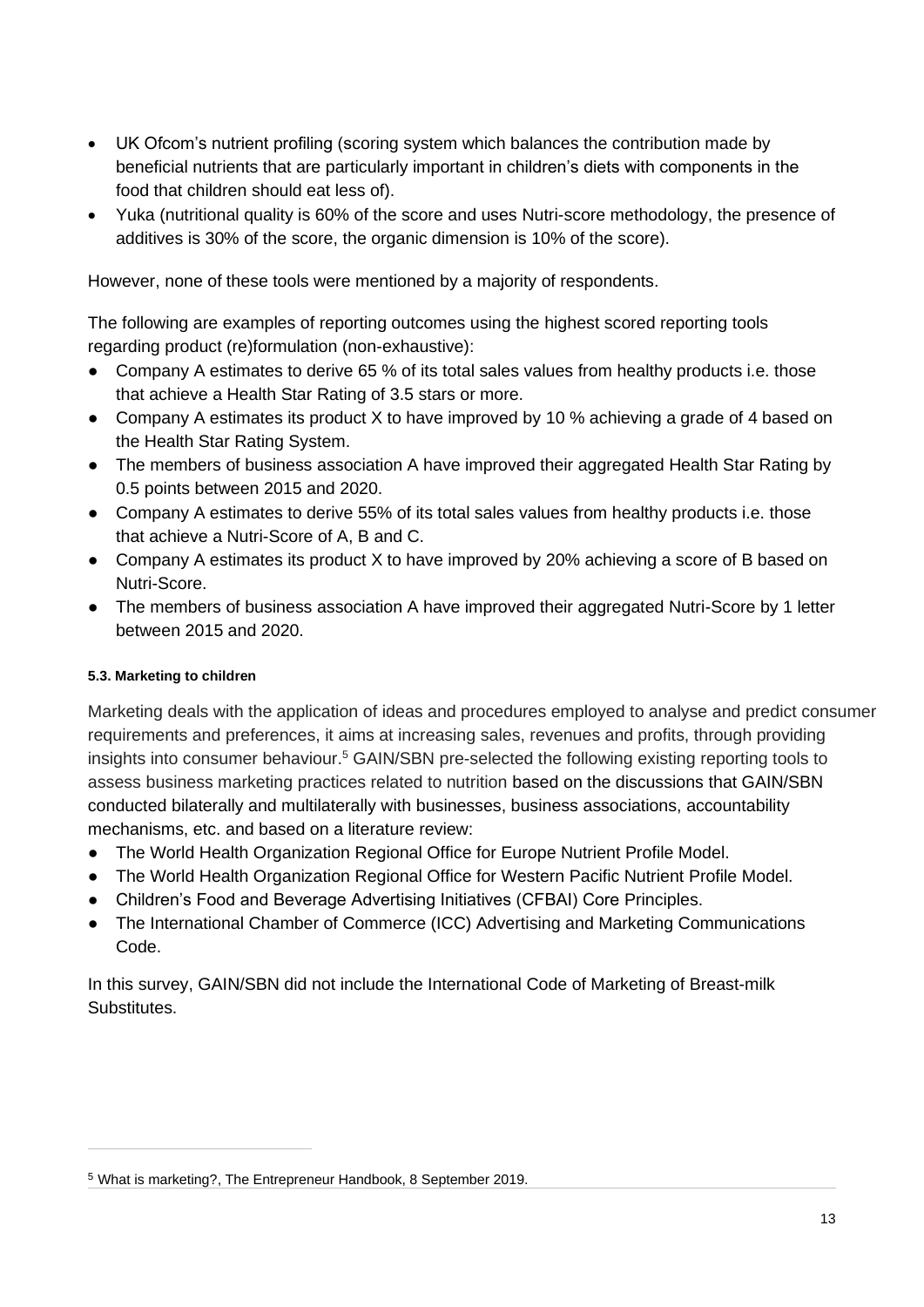#### **[Children's Food and Beverage Advertising Initiative \(CFBAI\) Core Principles](https://bbbprograms.org/programs/all-programs/cfbai/core_principles)**

CFBAI gathers companies located in the United States who voluntarily commit either not to advertise foods or beverages to children (under age 12) at all or advertise only products that meet CFBAI's strict uniform nutrition criteria. Additionally, CFBAI participants commit to not advertise their foods to children in elementary schools.

CFBAI defines "Core Principles" which set requirements regarding media coverage and nutrition criteria for food advertising to children under twelve. It is used by nineteen food, beverage and quick-service restaurant companies from the United States which make individual pledges setting out how their company will meet the requirements of CFBAI's Core Principles.

CFBAI has a specific nutrition criteria for seventeen categories (juices, milks, yogurt and yogurt products, cheese and cheese products, cereals, savoury snacks, sweet snacks, waffles and pancakes, breads, pastas, fruits and vegetables, seeds, nuts, nut butters and spreads, meat fish and poultry products, soup and meal sauces, mixed dishes, main dishes and entrees, small meals and meals entree and other items including beverages), including nutrients to limit (calories, saturated fat, sodium and added sugars) and setting minimum requirements for ingredients and nutrients to encourage (fruits, vegetables, whole grains, low fat dairy, vitamins and minerals).

CFBAI's Core Principles define "child-directed" advertising as programmes with an audience of 30% or more children as "child-directed" and take into account the current media landscape (openaccess platforms, mobile apps, video and computer games, influencer communication, etc).

The Core Principles of the Children's Food and Beverage Advertising Initiatives (CFBAI) were scored the highest (figure 7). While the CFBAI's Core Principles were ranked first by businesses and business associations (figure 8), international organisations, NGOs, academia and accountability mechanisms (figure 9) scored first the two WHO regional nutrient profiling models (Europe and Western Pacific respectively).

## **[World Health Organisation \(WHO\) Regional Office for Europe Nutrient Profile Model](http://www.euro.who.int/__data/assets/pdf_file/0005/270716/Nutrient-children_web-new.pdf?ua=1)**

WHO Regional Office for Europe Nutrient Profile Model describes a regional nutrient profile model for use and adaptation by WHO Member States on a voluntary basis and taking into account individual national circumstances.

The model consists of seventeen food categories which are supplemented with nutrient thresholds (total fat, saturated fat, total sugars, added sugars and salt). Companies can use the model by identifying which food their category product belongs to and then ensuring that the nutritional content of their product meets the nutrient thresholds for this food category. Energy level is also included for some of the food categories.

Any food product proposed to be marketed to children (above thirty-six months) must not exceed any of the relevant thresholds for that food product category. Marketing is prohibited if the product contains > 1 g per 100 g total fat in the form of industrially produced trans fatty acids or ≥ 0.5% of total energy in the form of alcohol. If the marketing is for a restaurant meal, including a quick service or take-away meal of two or more menu items, all items must individually meet the relevant nutrient criteria. Marketing may be permitted for some national contextual reasons (protected designation of origin, protected geographical indication, guaranteed traditional speciality).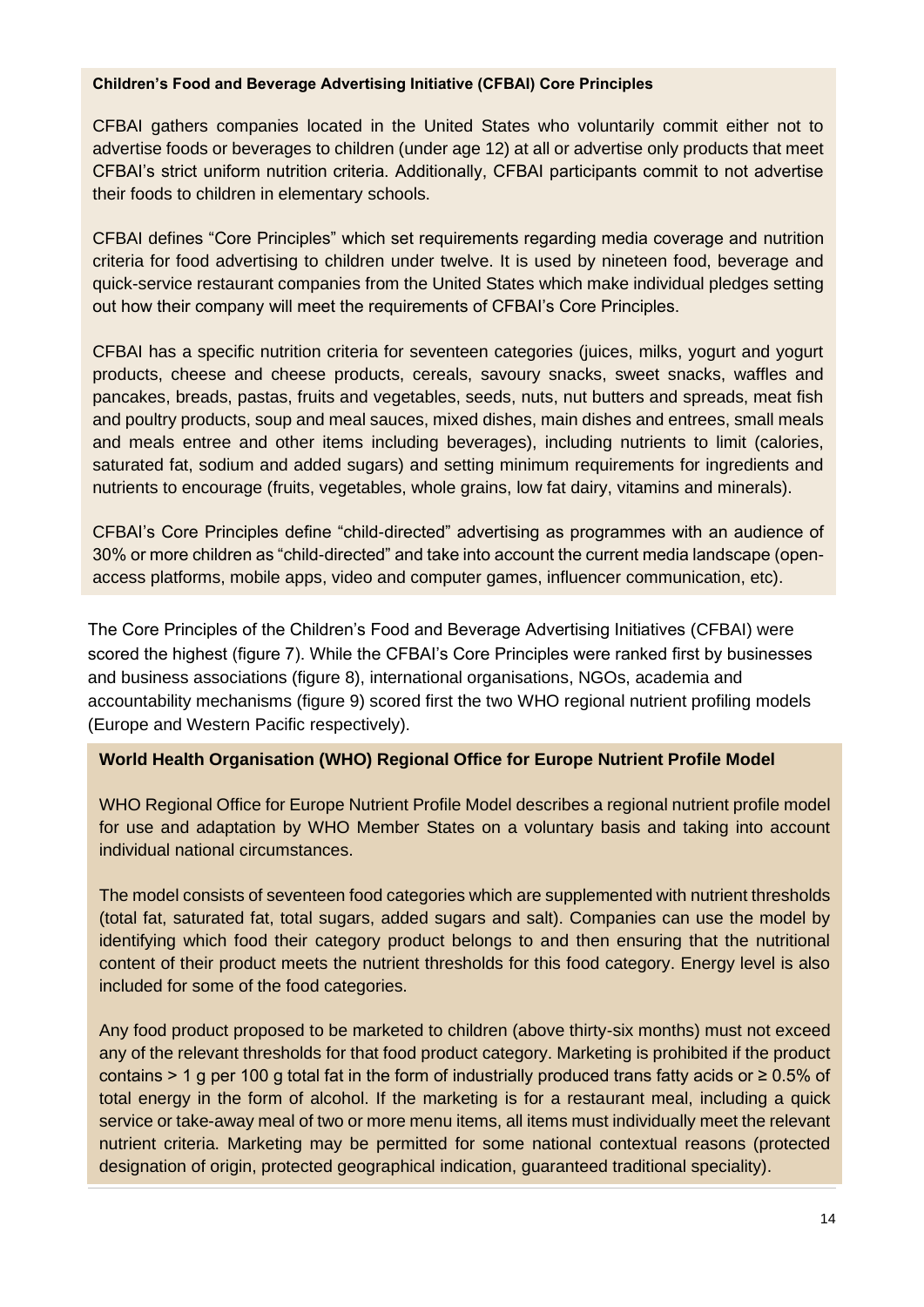

*Figure 7: Total scores of all respondents on the relevance of reporting tools for marketing to children.*







*Figure 9: Responses from international organisations, NGOs, academia and accountability mechanisms on the relevance of reporting tools for marketing to children practices.*

The CFBAI's Core Principles were scored higher than the International Chamber of Commerce (ICC) advertising and marketing communications code as participants consider the first one as more detailed and therefore more relevant to support businesses in implementing suitable marketing practices despite their focus on the US market. While respondents from international organisations, NGOs, academia and accountability mechanisms scored the WHO Regional Office for Europe Nutrient Profile Model the highest among the pre-selected reporting tools, several business respondents considered that model to be too restrictive.

Respondents indicated various preferences regarding age limits to consider for marketing to children, ever using a global threshold or considering national regulations. While CFBAI's Core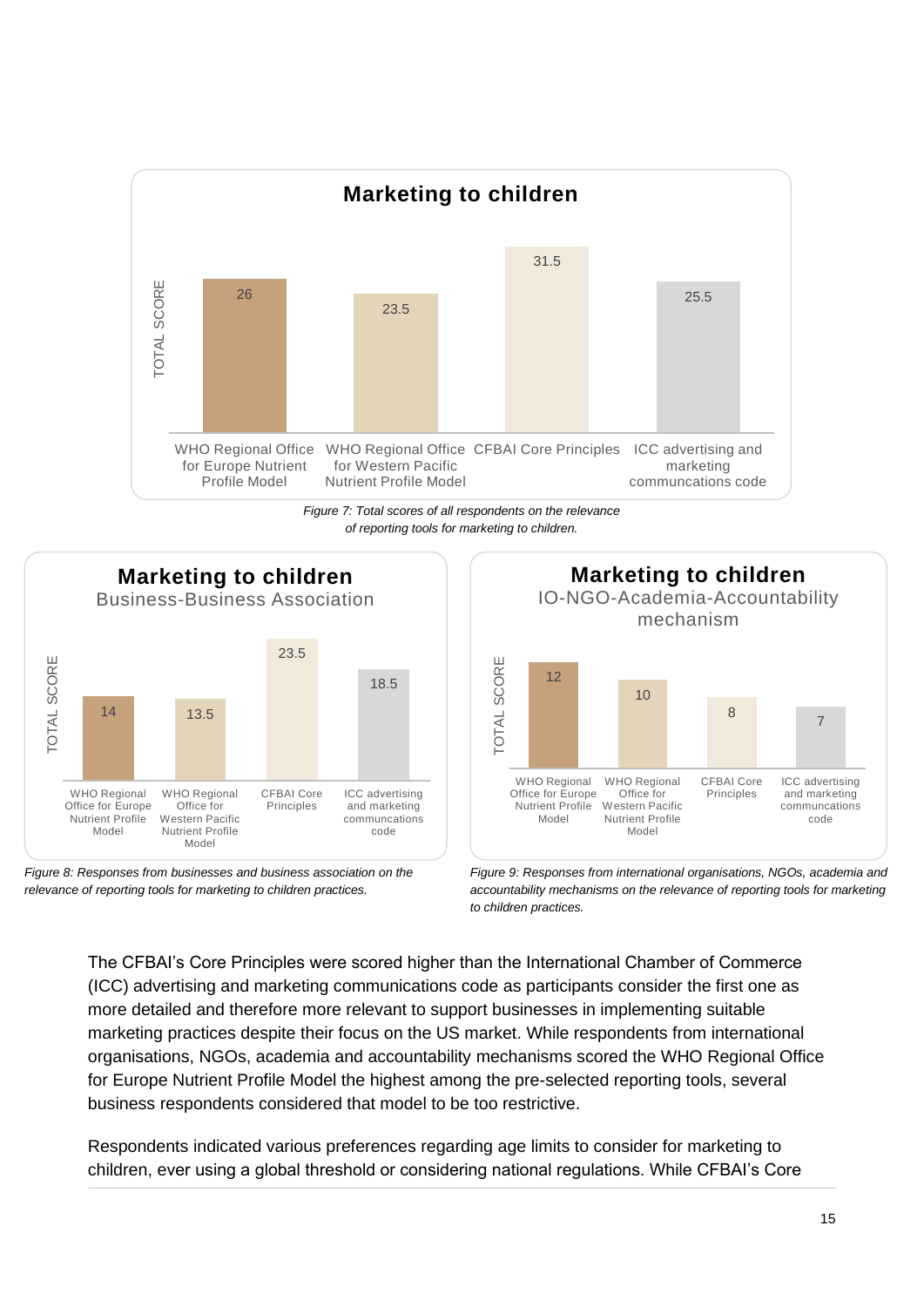Principles refer to children up to 11 years old, WHO considers children aged between 36 months and 18 years old.<sup>6</sup>

Working with one global reporting tool for reporting was considered problematic by some respondents who favoured either compliance with national regulations or with regional initiatives. While local/regional contexts are important to implement best practices regarding marketing to children, to promote alignment of business assessment in nutrition the number of reporting tools used by businesses need to be streamlined.

Other reporting tools mentioned by the respondents for the assessment of business impact on marketing to children are:

- EU Pledge (a voluntary private sector initiative on food and beverage advertising to children).
- UK Ofcom's nutrient profiling (scoring system which balances the contribution made by beneficial nutrients that are particularly important in children's diets with components in the food that children should eat less of).

The following are examples of reporting outcomes using the highest scored reporting tools regarding marketing to children (non-exhaustive):

- Company A complies with CFBAI's Core Principles regarding advertising to children under age 12 - with the exception of X.
- Company A has restricted its marketing to children in compliance with WHO Regional Office for Europe Nutrient Profile model - with the exception of X.
- Company A has restricted its marketing to children in compliance with WHO Regional Office for Europe Nutrient Profile model and has addressed the following past compliance issues: X.
- Company A has 20% of its sales value originating from food categories that should not be marketed according to WHO Regional Office for Europe Nutrient Profile Model and 10% of its sales volumes from food products above the required nutrient thresholds set for relevant food categories in WHO Regional Office for Europe Nutrient Profile Model.
- Company A has 50% of its sales value originating from products that can be marketed according to WHO Regional Office for Europe Nutrient Profile Model.

# <span id="page-15-0"></span>**5.4. Labelling**

Labelling is defined by the Codex Alimentarius as follows: "Labelling includes any written, printed or graphic matter that is present on the label, accompanies the food, or is displayed near the food, including that for the purpose of promoting its sale or disposal."<sup>7</sup> GAIN/SBN pre-selected the relevant Codex Alimentarius Standards on Labelling and the national regulations on labelling as existing reporting tools to assess business practices on food labelling. These reporting tools were pre-selected based on the discussions that GAIN/SBN conducted bilaterally and multilaterally with businesses, business associations, accountability mechanisms, etc. and based on a literature review.

 $6$  "The term "child" is used to cover all children and adolescents under the age of 18 years, in line with the United Nations Convention on the Rights of the Child and the WHO ECHO Commission report." Tackling food marketing to children in a digital world: trans-disciplinary perspectives, WHO Regional Office for Europe, 2016.

<sup>&</sup>lt;sup>7</sup> Codex general standard for the labelling of prepackaged foods, Codex Stan 1-1985.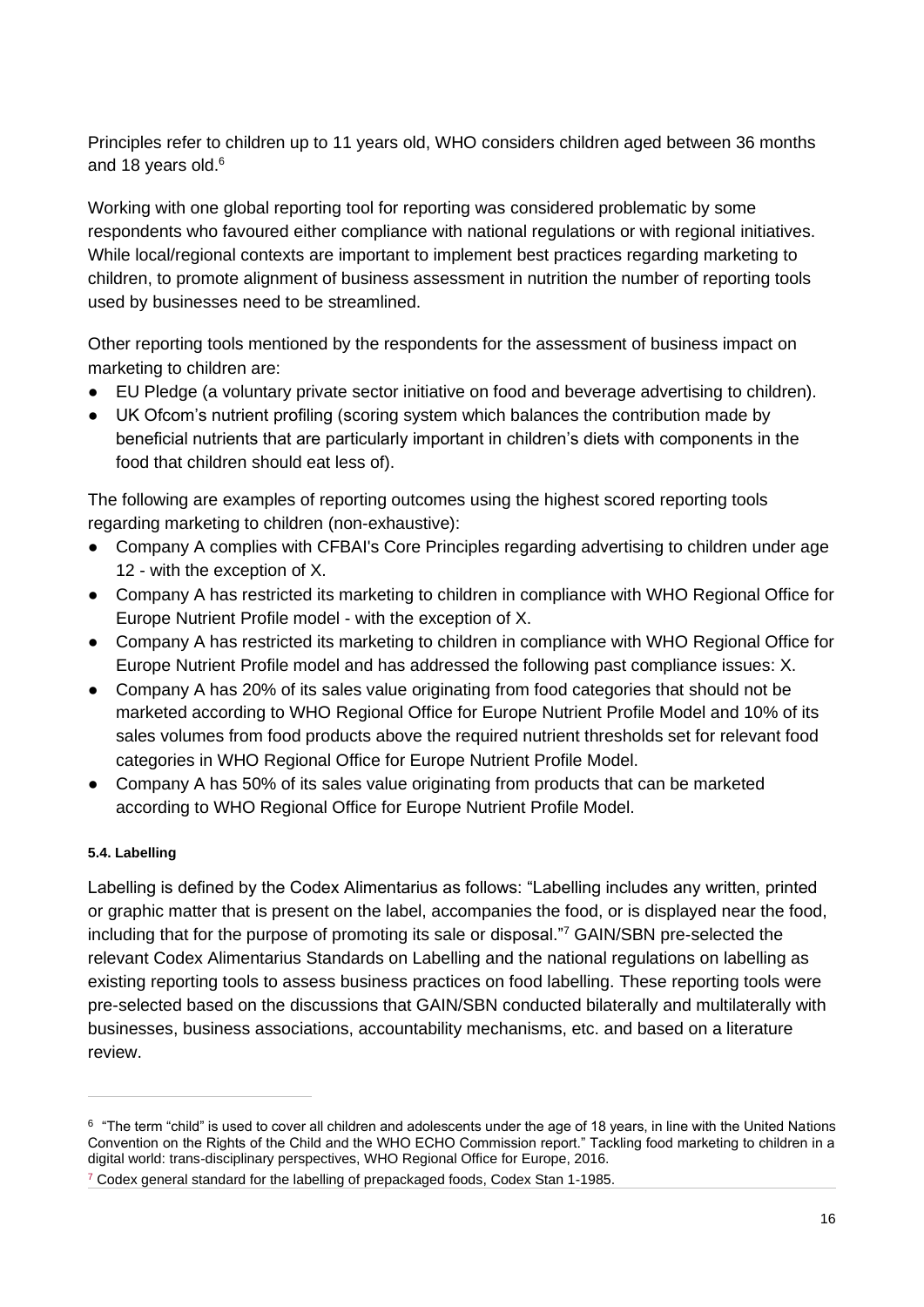# **[Relevant Codex Alimentarius Standards on Labelling](http://www.fao.org/fao-who-codexalimentarius/thematic-areas/nutrition-labelling/en/)**

The Codex Alimentarius is a collection of internationally adopted food standards and texts regarding the protection of consumers' health and fair practices in the food trade. Relevant Codex Alimentarius Standards on Labelling include:

- Guidelines on Nutrition Labelling, 1985 (labelling should provide consumers with a suitable profile of nutrients contained in the food and considered to be of nutritional importance, the guidelines define nutrition labelling as consisting of two components: nutrient declaration; supplementary nutrition information).
- General Standard for the Labelling of Prepacked Foods, 1985 (mandatory labelling of prepacked food should include name of the food, list of ingredients, net contents and drained weight, name and address, country of origin, lot identification, date marking and storage instructions, instructions for use and additional mandatory and optional labelling information).
- Guidelines for Claims, 1979 (these guidelines relate to claims made for a food irrespective of whether or not the food is covered by an individual Codex Standard. The document provides information on prohibited, potentially misleading claims, and conditional claims).
- Guidelines for Use of Nutrition and Health Claims, 1997.
- General Standard for the Labelling of Food Additives when sold as such, 1981.
- And other relevant guidelines available [here.](http://www.fao.org/fao-who-codexalimentarius/thematic-areas/nutrition-labelling/en/)

Codex guidance on labelling is designed to ensure "that consumers understand what they are buying and that it is what it says it is". (FAO website, http://www.fao.org/fao-whocodexalimentarius/thematic-areas/nutrition-labelling/en/ Retrieved 13 August 2020).

# **National Regulations on labelling**

Companies should comply with national regulations regarding labelling of their food products (prepacked and non-prepacked foods). Recognising the variety of regulations on labelling at national level, reporting on compliance with national regulations labelling would enable companies to provide a global indicator of their effort in this area.

Relevant Codex Alimentarius Standards on Labelling were scored the highest by the survey respondents (figure 10). However national regulations on labelling were a close second among the respondents and were scored first by business and business associations respondents (figure 11).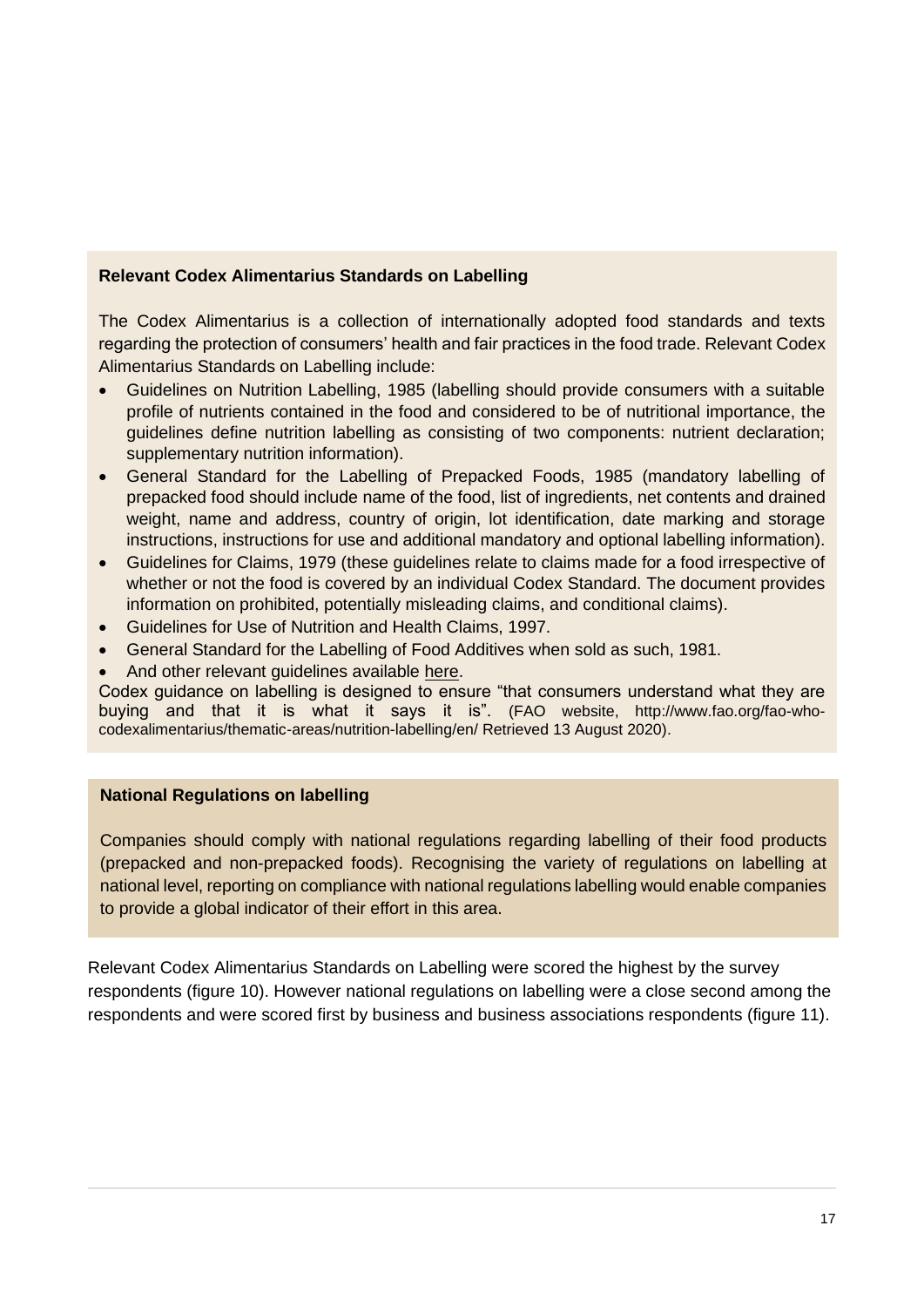

*Figure 10: Total scores of all respondents on the relevance of reporting tools for labelling.*



*Figure 11: Responses from businesses and business association on the relevance of reporting tools for labelling.* 



*Figure 12: Responses from international organisations, NGOs, academia and accountability mechanisms on the relevance of reporting tools for labelling.*

Several survey respondents welcomed using both reporting tools to provide a better understanding on business practices in labelling, with national regulations' compliance rate on one side and compliance with relevant Codex standards on labelling when they set higher standards that national regulations. Even though national regulations on labelling were scored quite high by respondents, several respondents indicated that compliance with national regulations is a given and as such reporting on it would not provide useful information. It was also pointed out that companies are unlikely to voluntary share any issues regarding regulatory compliance.

Other reporting tools mentioned by the respondents for the assessment of business practices regarding food labelling are:

- UK Traffic Light System
- Health Star Rating System
- Nutri-Score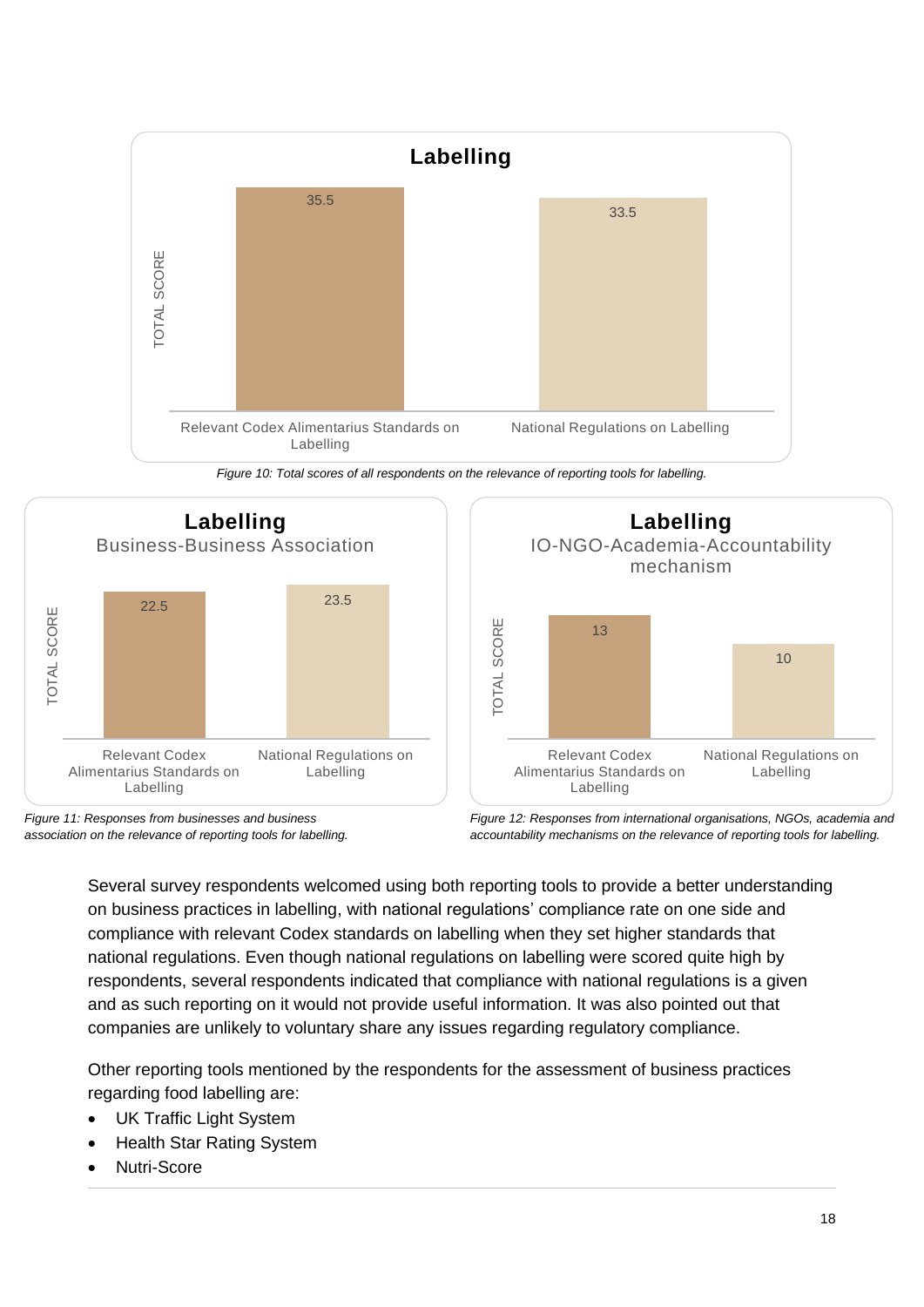# • Warning labels

The first free specific reporting tools are described in the (re)formulation section of this report.

The following are examples of reporting outcomes using the highest scored reporting tools regarding product (re)formulation (non-exhaustive):

- Company A has 95% of its sales value compliant to relevant Codex Alimentarius Standards on Labelling.
- Company A has 80% of its claims compliant to CODEX Guidelines for Claims 1979, Guidelines for Use of Nutrition and Health Claims 1997.
- Company A has 100% of its sales values compliant to national regulations in the 53 countries in which it operates.
- Company A has 70% of its sales values compliant to national labelling regulations when they exist and to relevant codex standards on labelling otherwise.

## <span id="page-18-0"></span>**5.5. Employee Health and Wellbeing**

"Workforce nutrition programmes are a set of interventions that work through the existing structures of the workplace to address fundamental aspects of health amongst employees and/or supply chain workers."<sup>8</sup> Most existing reporting tools assessing workforce nutrition programmes consider the overall employees' health and wellbeing programmes. GAIN/SBN pre-selected the Centre for Disease Control (CDC) Worksite Health Scorecard, the Workforce Nutrition Alliance Scorecard and the Vitality Health Metrics Scorecard as existing reporting tools to assess business impact on employee health and wellbeing with a focus on workforce nutrition. These reporting tools were pre-selected based on the discussions that GAIN/SBN conducted bilaterally and multilaterally with businesses, business associations, accountability mechanisms, etc. and based on a literature review.

## **Workforce Nutrition Alliance Scorecard**

The Workforce Nutrition Scorecard has been developed by GAIN, the Consumer Good Forum and New Foresight and will be launched in 2020. An advanced draft version was shared with the survey participants.

The scorecard is designed to support companies self-assess their workforce nutrition programmes.

The scorecard includes four categories:

- Healthy food at work (access to nutritious and safe food in the workplace).
- Nutrition Education (nutrition education and/or behaviour change communication programme).
- Nutrition-focused health checks (regular health checks and follow up counselling).
- Breastfeeding support (workplace modifications to support employee breast feed)
- Worker Engagement (estimates the level of interaction with or participation of the workforce).

<sup>8</sup> Consumer Goods Forum website, Workforce Nutrition Alliance page, [https://www.theconsumergoodsforum.com/health-wellness/healthier-lives/key-projects/employee-health-and](https://www.theconsumergoodsforum.com/health-wellness/healthier-lives/key-projects/employee-health-and-wellbeing/workforce-nutrition-alliance/)[wellbeing/workforce-nutrition-alliance/](https://www.theconsumergoodsforum.com/health-wellness/healthier-lives/key-projects/employee-health-and-wellbeing/workforce-nutrition-alliance/) Retrieved 25 August 2020.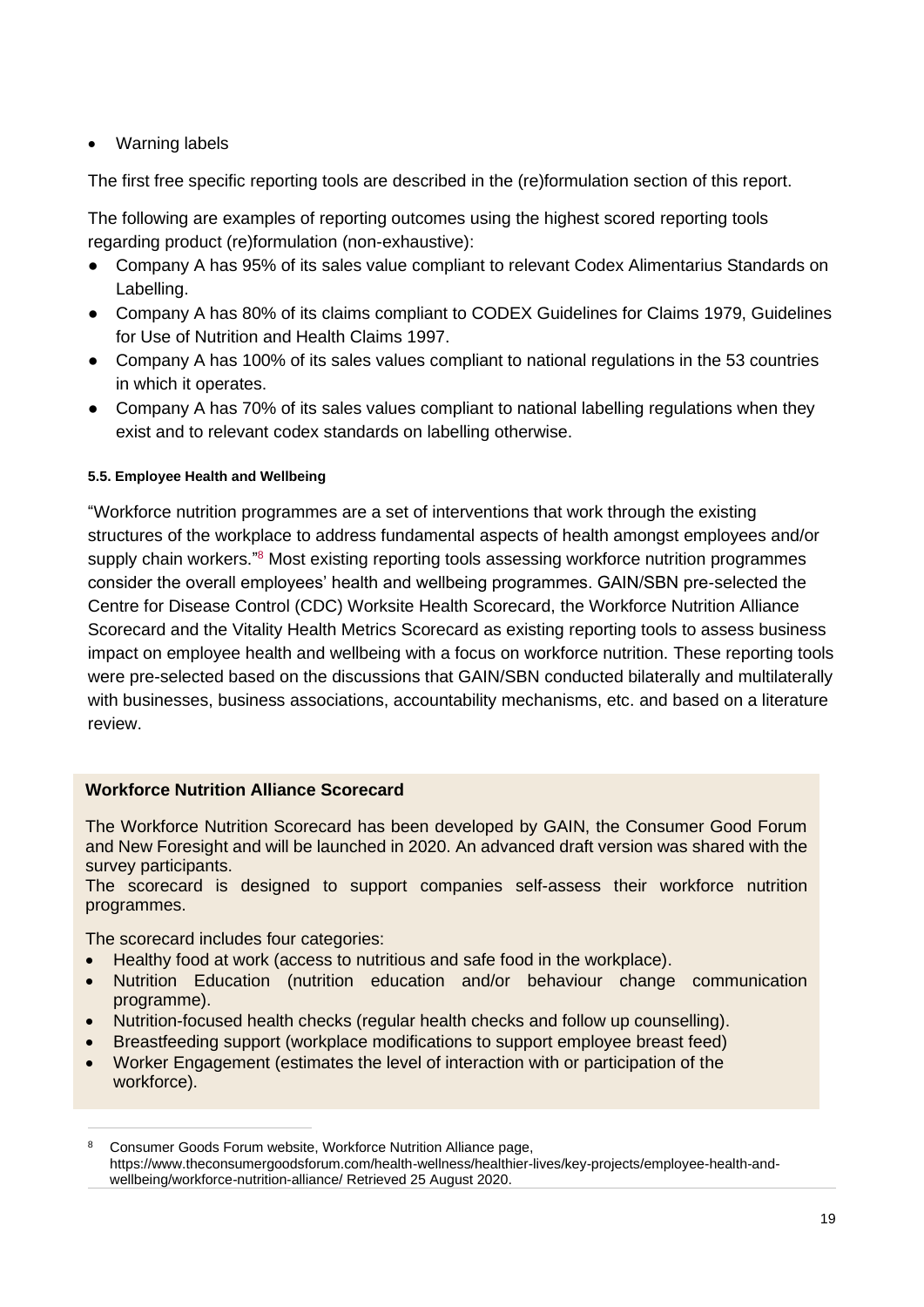Each of these categories is assessed according to three criteria - strategy, quantity, and quality - and six sub-criteria:

- Monitoring and evaluation (measures if and how an employer has operationalized the strategy into key performance indicators and the extent to which this is being measured over time).
- Resources (measuring how many resources are spent on a programme category relative to total net revenue).
- Availability (assesses if and to what extent a programme category is available or present within an employer organization).
- Accessibility (assesses the degree to which the programme category is accessible to the workforce by measuring affordability and proximity to the workplace).
- Quality (determines the quality of programme category by measuring the extensiveness and longevity).
- Worker Engagement (estimates the level of interaction with or participation of the workforce).

An employer can score a maximum of a hundred points based on assessment on four categories. The total score is divided between four quartiles (gold, silver, bronze and beginner).



The Workforce Nutrition Alliance Scorecard received the highest score (figure 13).

*Figure 13: Total scores of all respondents on the relevance of reporting tools for employee health and wellbeing.*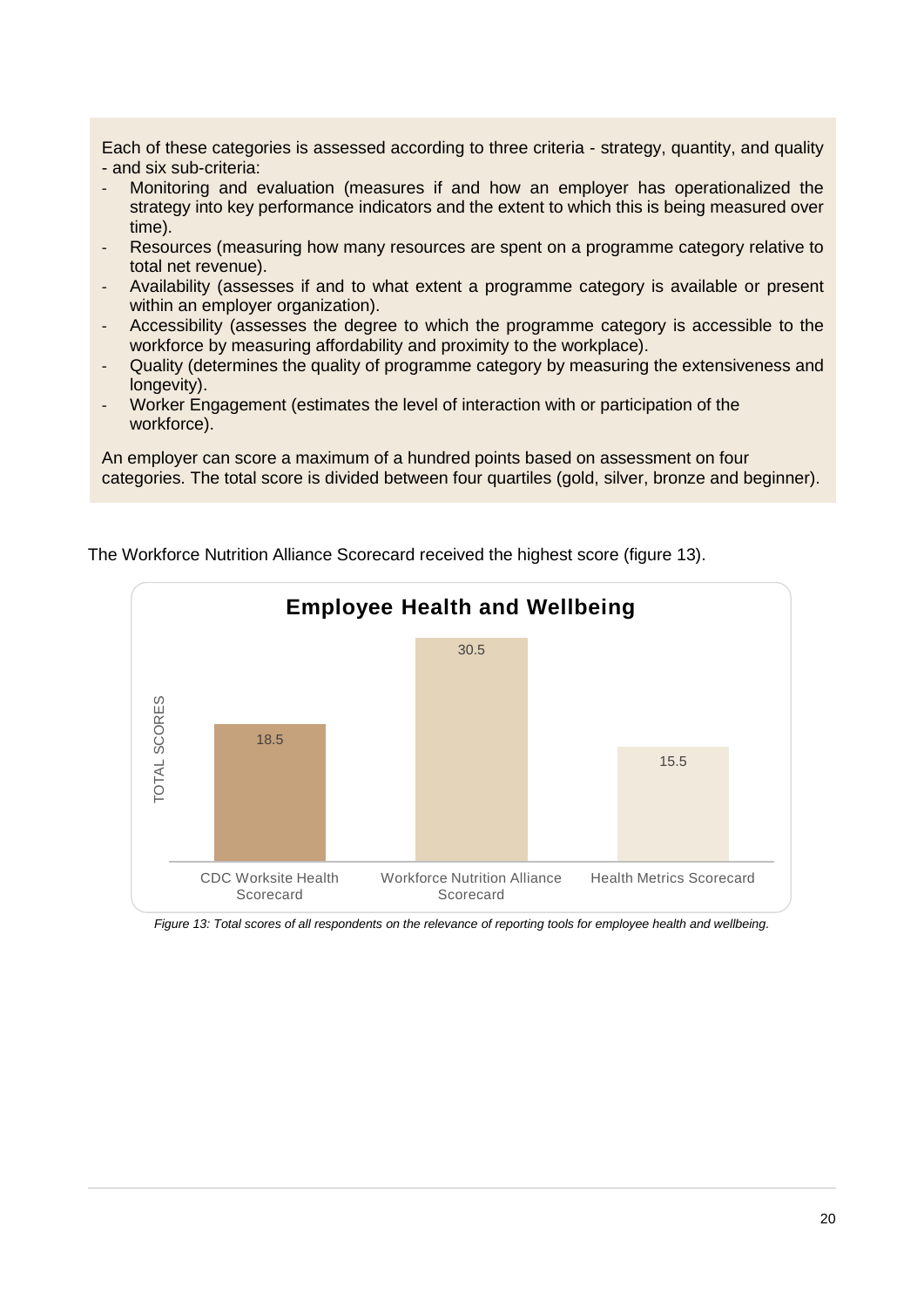





*Figure 15: Responses from international organisations, NGOs, academia and accountability mechanisms on the relevance of reporting tools for employee health and wellbeing.*

The respondents pointed out that reporting on workforce nutrition is important but to be successful it should be done through a widely recognized reporting tool actively used not only by food companies but also by other sectors. Therefore, the Workforce Alliance Nutrition Scorecard is considered relevant but requires to be socialized for proper assessment of business impact around workforce nutrition. At this point, the scorecard is designed as a self-assessment tool. While workforce nutrition programmes should be assessed based on their effectiveness to support companies' employees, some respondents indicated that it should also incentivized efforts to provide workforce nutrition programmes to supply chain workers.

Other reporting tools mentioned by the respondents for the assessment of business practices regarding employee health and wellbeing (with a focus on workforce nutrition) are:

- Japan survey on Health and Productivity Management from the Ministry of Economy Trade and Industry.
- HERO International Scorecard (this tool is designed to help businesses learn about proven best practices that advance workplace health and wellbeing and to determine the extent to which their programmes incorporate them).
- The Best Employers Excellence in Health & Well-Being Award (designed to recognize companies for their innovative and comprehensive approaches to employee, family, and community health and well-being).

The following are examples of reporting outcomes using the highest scored reporting tools regarding workforce nutrition (non-exhaustive):

- Using the Workforce Nutrition Alliance Scorecard, Company A has a score of 80 out of 100.
- Using the Workforce Nutrition Alliance Scorecard, Company A is in the Gold/Silver/Bronze/Beginner category.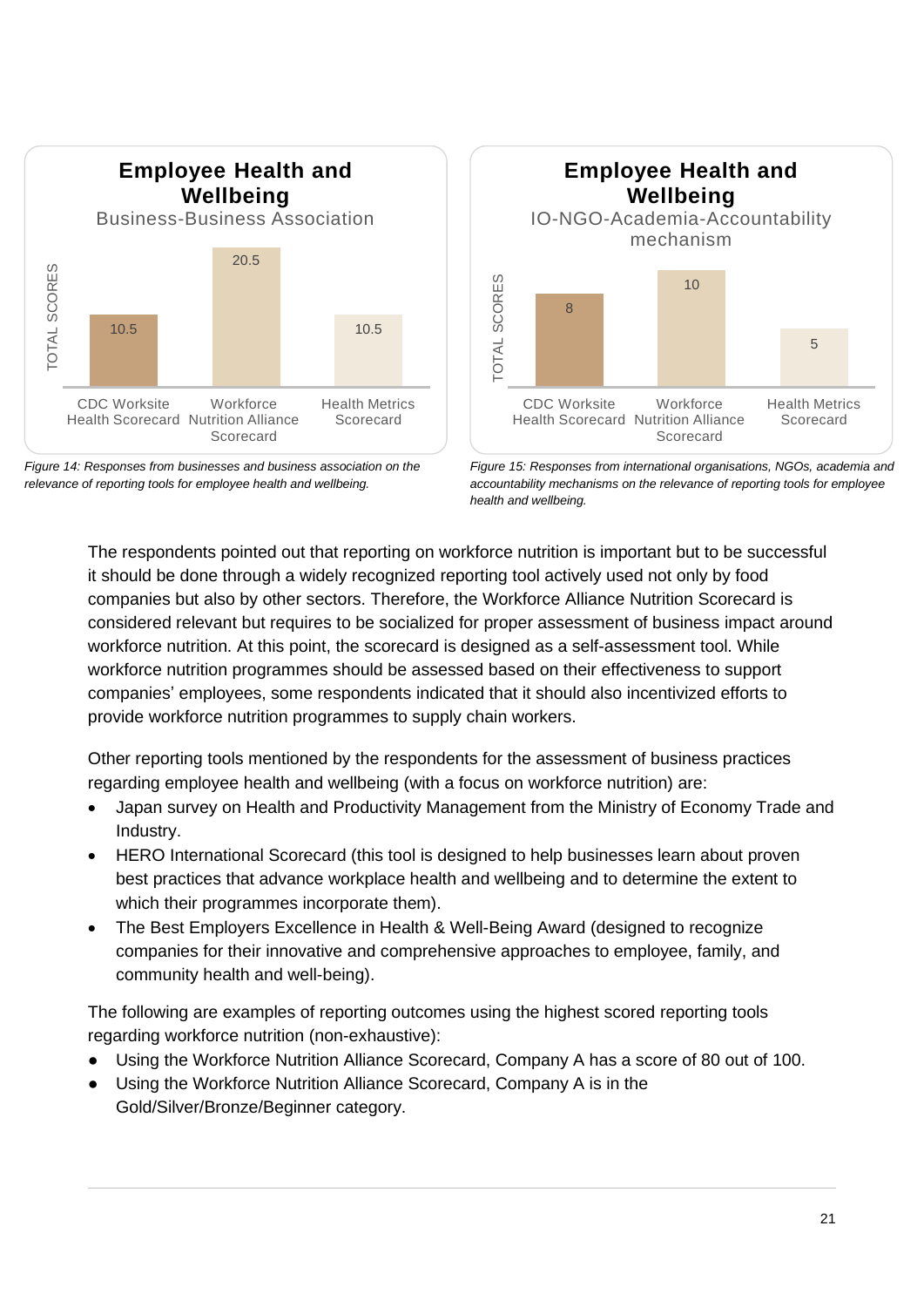#### <span id="page-21-0"></span>**5.6. Food Safety**

According to WHO, almost one in ten people in the world fall ill after eating contaminated food and 420 000 die every year of unsafe food.<sup>9</sup> GAIN/SBN pre-selected the Global Food Safety Initiative (GFSI) benchmarking requirements among existing reporting tools to assess business impact on food safety. This reporting tool was pre-selected based on the discussions that GAIN/SBN conducted bilaterally and multilaterally with businesses, business associations, accountability mechanisms, etc. and based on a literature review.

## **[Global Food Safety Initiative \(GFSI\) Benchmarking Requirements](https://mygfsi.com/news-and-resources/?type=publications&topic=benchmarking&lang=english)**

The GFSI was created in 2000 by CGF. GFSI's benchmarking requirements are widely used for food safety certification programmes across borders and cover the entire supply chain. GFSI benchmarks, are designed to harmonise, build capability, develop strategic partnerships, drive thought leadership, while driving continuous improvement around food safety. The requirements are aligned to the latest Codex Alimentarius guidelines on food hygiene.

Food operators worldwide can streamline their processes through certification with GFSIrecognized certification programme owners. Over 150,000 certificates from GFSI-recognized certification programme owners have been issued in 162 countries.

Twenty-nine survey responses were received, of which 90% respondents scored GFSI's benchmarking requirements (figure 16). Among the respondents 50% scored the GFSI's benchmarking requirements as very relevant, 42% as relevant and 8% rated the requirements as irrelevant to assess business impact on food safety (figure 17).







*Figure 17: Responses on the relevance of the Global Food Safety Initiative benchmarking requirements for business reporting.*

<sup>&</sup>lt;sup>9</sup> WHO Food Safety, Key Facts, 30 April 2020.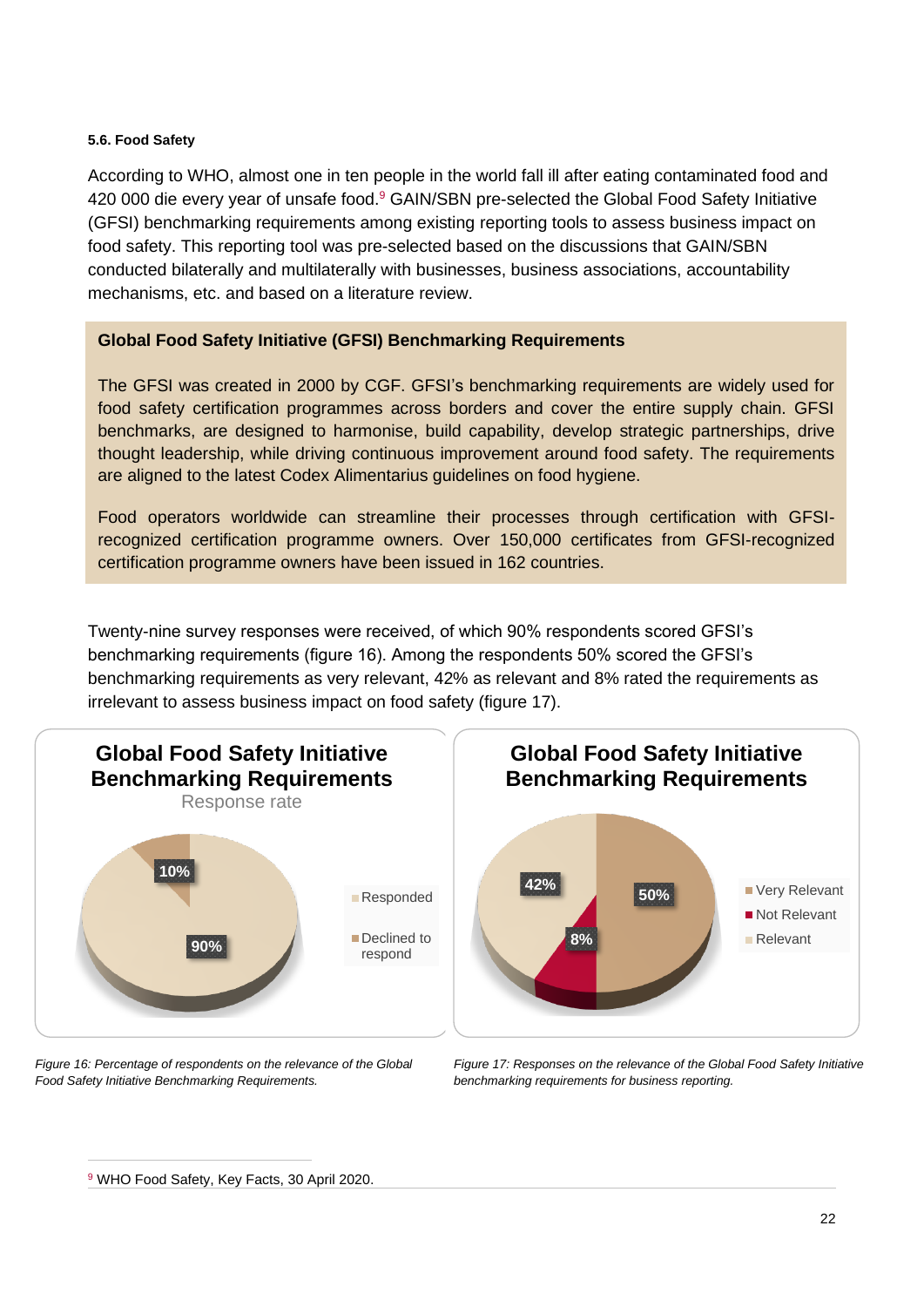

*Figure 18: Businesses and business associations responses on the relevance of the Global Food Safety Initiative benchmarking requirements for business reporting.*



*Figure 19: International organisations, NGOs, academia and accountability mechanisms responses on the relevance of the Global Food Safety Initiative benchmarking requirements for business reporting.*

Respondents welcomed the global scope of the GFSI benchmarking requirements and its credibility to ensure that safe food are provided to consumers. Some respondents suggested to include assessment of consumer satisfaction into this reporting tool.

Other reporting tools mentioned by the respondents for the assessment of business practices regarding food safety are:

- The Codex Alimentarius Guidelines on food hygiene and its Hazard Analysis and Critical Control Point annex (recommended international code of practice general principles of food hygiene).
- FSSC 22000 (it contains a complete certification Scheme for Food Safety Management Systems based on existing standards for certification).
- GFSI Global Market programme for small and medium enterprises (programme covers the minimum requirements for food safety and allows Assessment Bodies to carry out independent Conformity Assessments).
- Global G.A.P certification (it is available for Crops, Livestock, Aquaculture and it consists of a total of more than forty standards).

The following is an example of reporting outcome using the GFSI's Benchmarking Requirements to report business impact on food safety (non-exhaustive):

- Company A has 100% of its food products certified by a GFSI-recognised certification programmes (using 2020 version of GFSI benchmarking requirements).
- 80% of company B's suppliers are certified by a GFSI recognised certification programmes (using 2020 version of GFSI benchmarking requirements).

# <span id="page-22-0"></span>**5.7. Food Loss and Waste**

GAIN/SBN pre-selected the food loss and waste accounting and reporting standard among existing reporting tools to assess business impact on food loss and waste. This reporting tool was preselected based on the discussions that GAIN/SBN conducted bilaterally and multilaterally with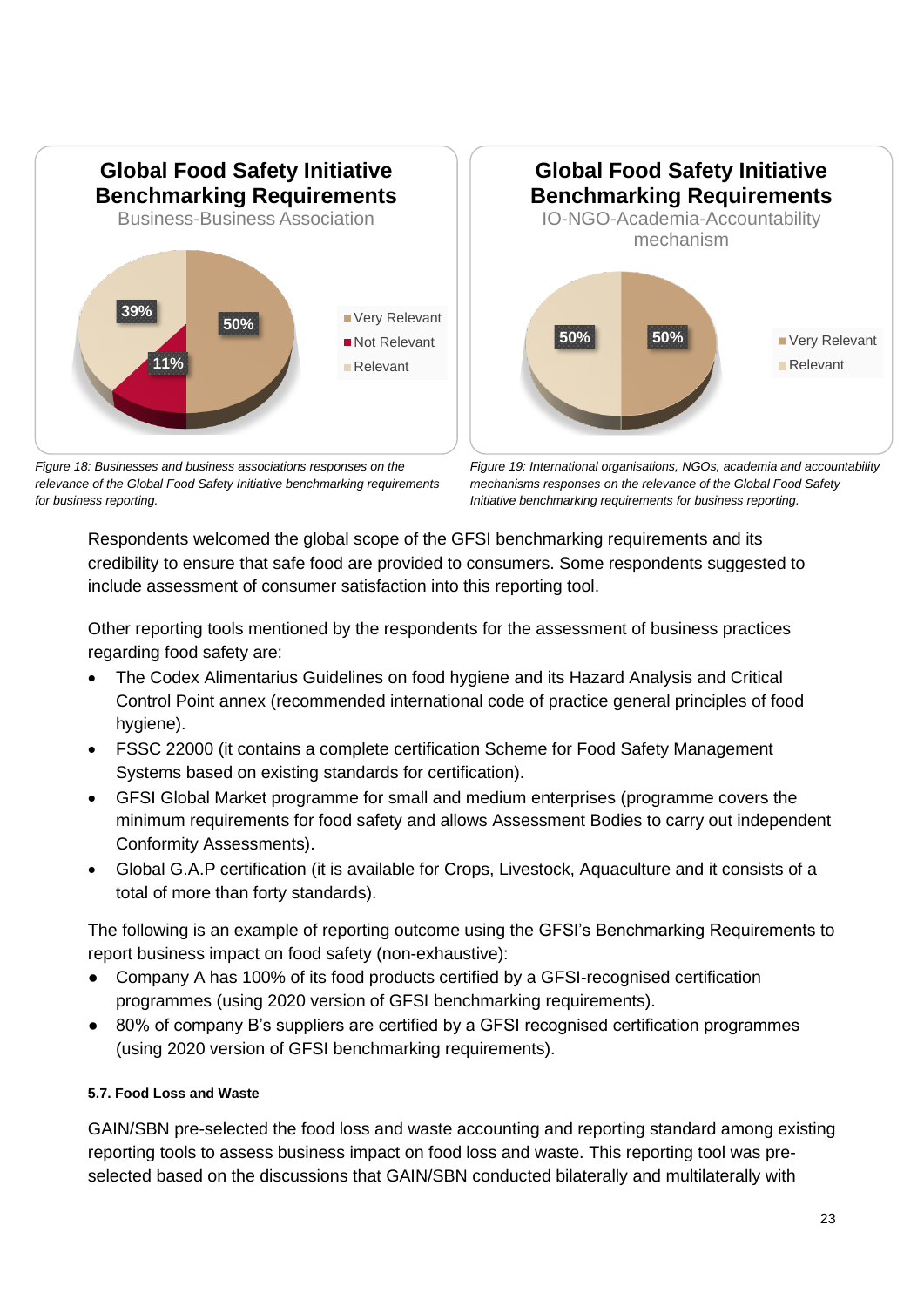businesses, business associations, accountability mechanisms, etc. and based on a literature review.

## **[Food loss and waste accounting and reporting standard](https://flwprotocol.org/flw-standard/tools-resources/) (FLW Standard)**

The FLW Standard has been developed by a multi-stakeholder partnership composed of CGF, the Food and Agriculture Organization of the United Nations, the EU-funded FUSIONS project, the United Nations Environment Programme, the World Business Council for Sustainable Development, the Waste and Resources Action Programme, and the World Resources Institute. The [FLW standard](https://flwprotocol.org/flw-standard/) is used in several significant initiatives focused on measuring and reducing food loss and waste such as:

- The Consumer Good Forum's Food Waste Resolution.
- US Food Loss and Waste 2030 Champions.
- EU-FUSIONS Quantification Manual.
- **The Food Waste Atlas.**

The FLW Standard is a global voluntary standard that provides requirements and guidance for quantifying and reporting on the weight of food loss and waste. The FLW Standard aims to facilitate the quantification of food loss and waste and to encourage consistency and transparency of the reported data.

The standard strictly defines the scope of a food loss and waste inventory and the requirements for accounting and reporting results. However, it is flexible in allowing users to choose which specific scope is most appropriate for their inventory.

Twenty-nine survey responses were received of which 79% respondents scored the FLW Standard (figure 20). The FLW Standard was scored as very relevant by 48% of the respondents and as relevant by 43% of the respondents (figure 21).



*Figure 20: Percentage of respondents on the relevance of the Food Loss and Waste Accounting and Reporting Standard.*

*Figure 21: Responses on the relevance of the Food Loss and Waste Accounting and Reporting Standard for business reporting.*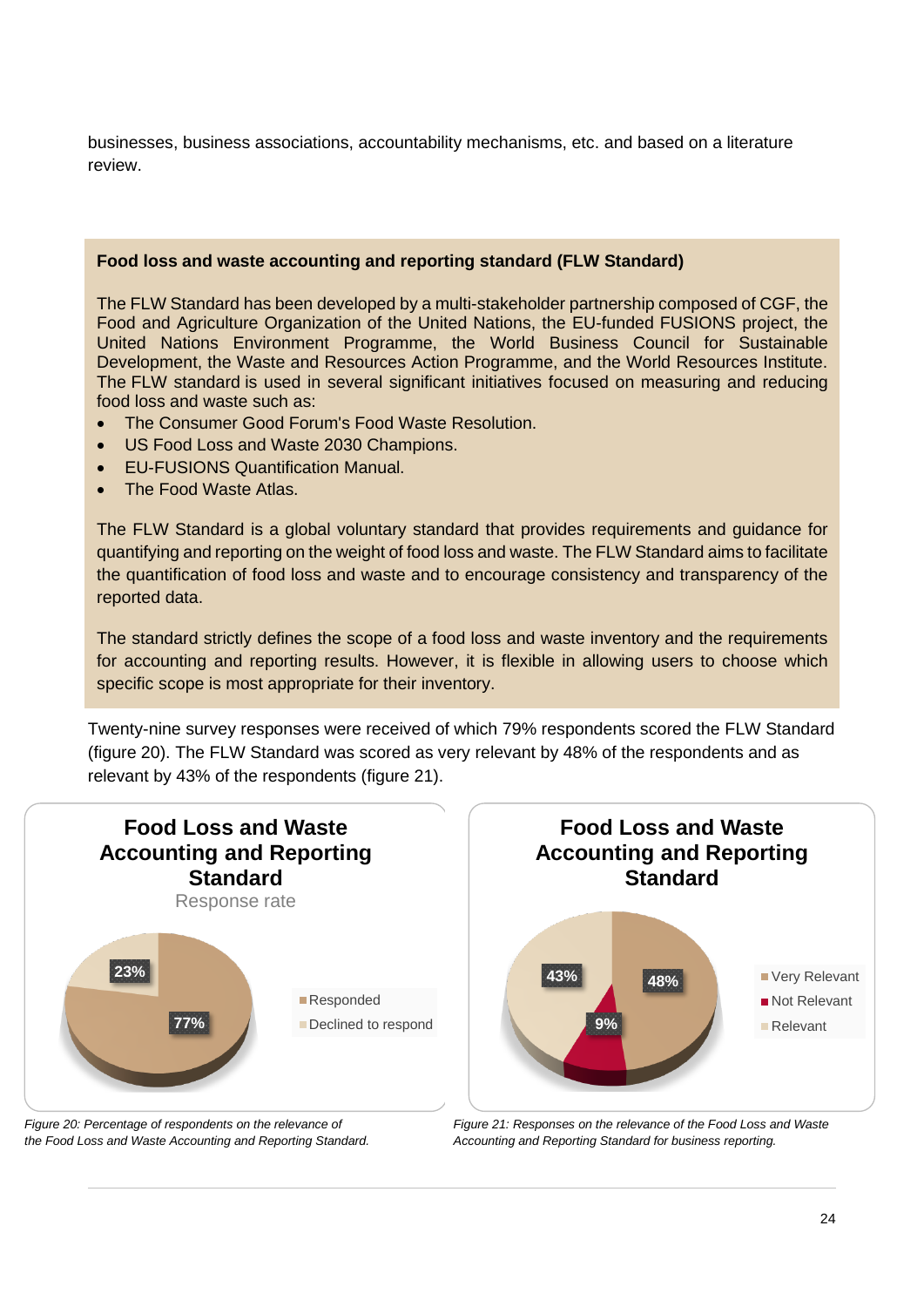

*Figure 22: Businesses and business associations responses on the relevance of the Food Loss and Waste Accounting and Reporting Standard for business reporting.*

*Figure 23: International organisations, NGOs, academia and accountability mechanisms responses on the relevance of the Food Loss and Waste Accounting and Reporting Standard for business reporting.*

Some respondents considered that a relevant reporting tool for food loss and waste should include specific targets. There is currently limited awareness of the FLW Standard, consequently some companies might not see the benefit in allocating resources to provide the data required by the standard.

Other reporting tools mentioned by the respondents for the assessment of business practices regarding food loss and waste are:

- The Cool Farm Tool (it has been designed as a farmer-focused, action orientated and interactive greenhouse gas, water, and biodiversity calculator for agriculture).
- The Commodity Systems Assessment Methodology (it seeks to identify weaknesses throughout agricultural value chains (divided in twenty-six components) that lead to postharvest losses).

The following is an example of reporting outcome using the FLW Standard to report business impact on food loss and waste (non-exhaustive):

- Company A food loss and waste inventory meets the reporting and accounting requirements contained in the Food Loss and Waste Accounting and Reporting Standard - except that 5 of our global manufacturing locations are not included.
- Company B food loss and waste inventory meets the reporting and accounting requirements contained in the Food Loss and Waste Accounting and Reporting Standard – except that food loss and waste data for the following products (x, x, x ) were not included.

# <span id="page-24-0"></span>**5.8. Food affordability**

GAIN/SBN pre-selected sales weighted price index against nutritional content to assess business impact on food affordability based on the discussions conducted bilaterally and multilaterally with businesses, business associations, accountability mechanisms, etc. and based on a literature review. As there is no existing reporting tool designed to globally assess business impact on food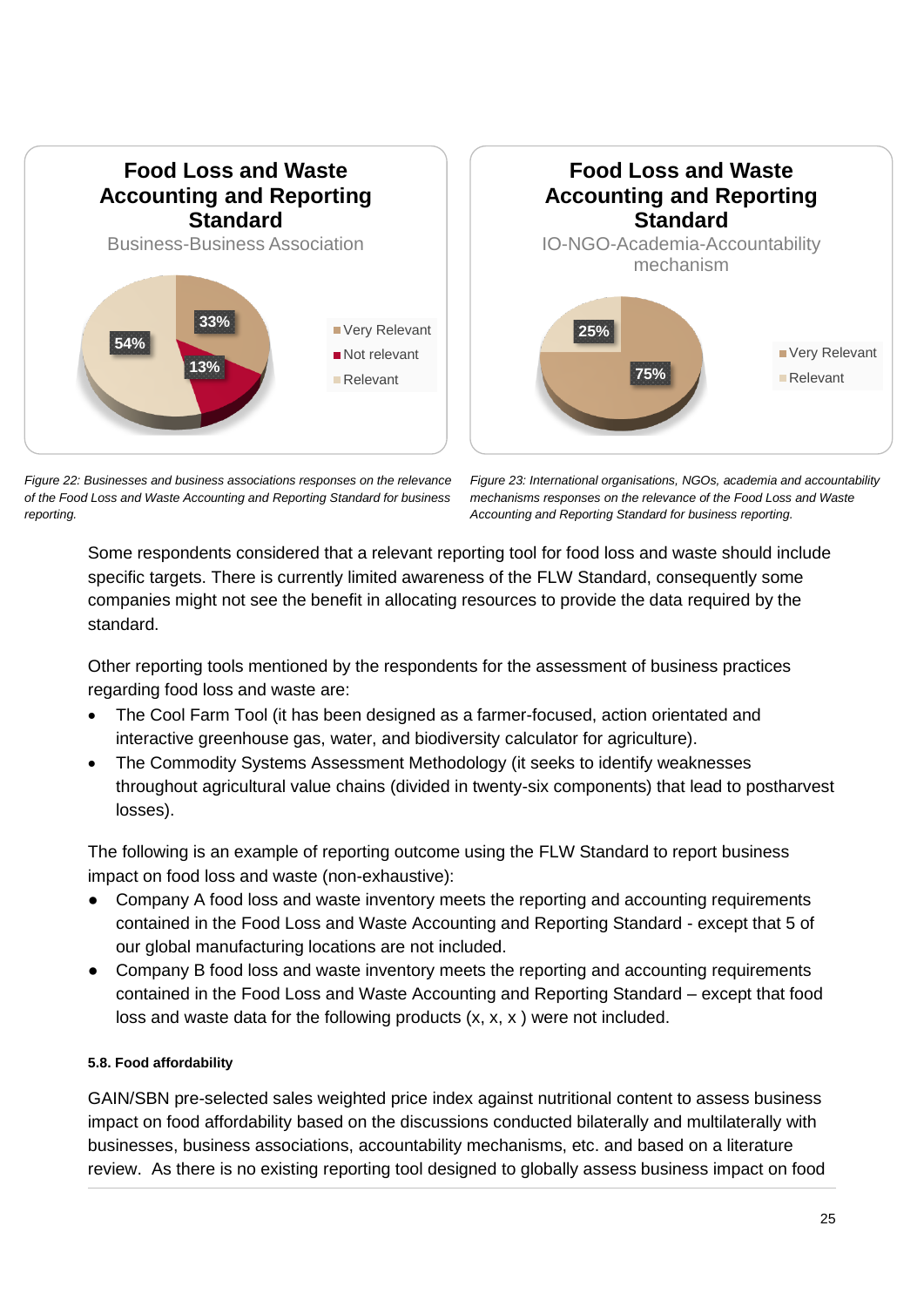affordability, GAIN/SBN suggested using existing indicator of sales weighted price index against nutritional content of the products/portfolio assessed.

## **Sales weighted price index**

While there is no existing fully developed reporting tool to assess the affordability of companies' food products/portfolio against its nutritional content, by providing global sales weighted price index, companies can document in a consistent manner their progress in providing a more affordable set of nutritious products from one year to the other. This indicator can be used simultaneously with reporting tools on (re)formulation impact. A price index is a weighted average of the prices of a selected basket of goods relative to their prices in a base-year.

Twenty-nine survey responses were received of which 83% respondents scored the sales weighted price index (figure 24). Sales weighted price index was scored as very relevant by 17% of the respondents, relevant by 46% of the respondents and irrelevant by 38% of the respondents (figure 25). Among respondents from international organisations, NGOs, academia and accountability mechanisms, the sales weighted price index was scored as very relevant (57%) and relevant (43%) (figure 27) while the majority of business respondents scored the index as irrelevant (53%) (figure 26).



*Figure 24: Percentage of respondents on the relevance of the sales weighted price index.*



*Figure 25: Responses on the relevance of the Sales Weighted Price Index for business reporting on food affordability.*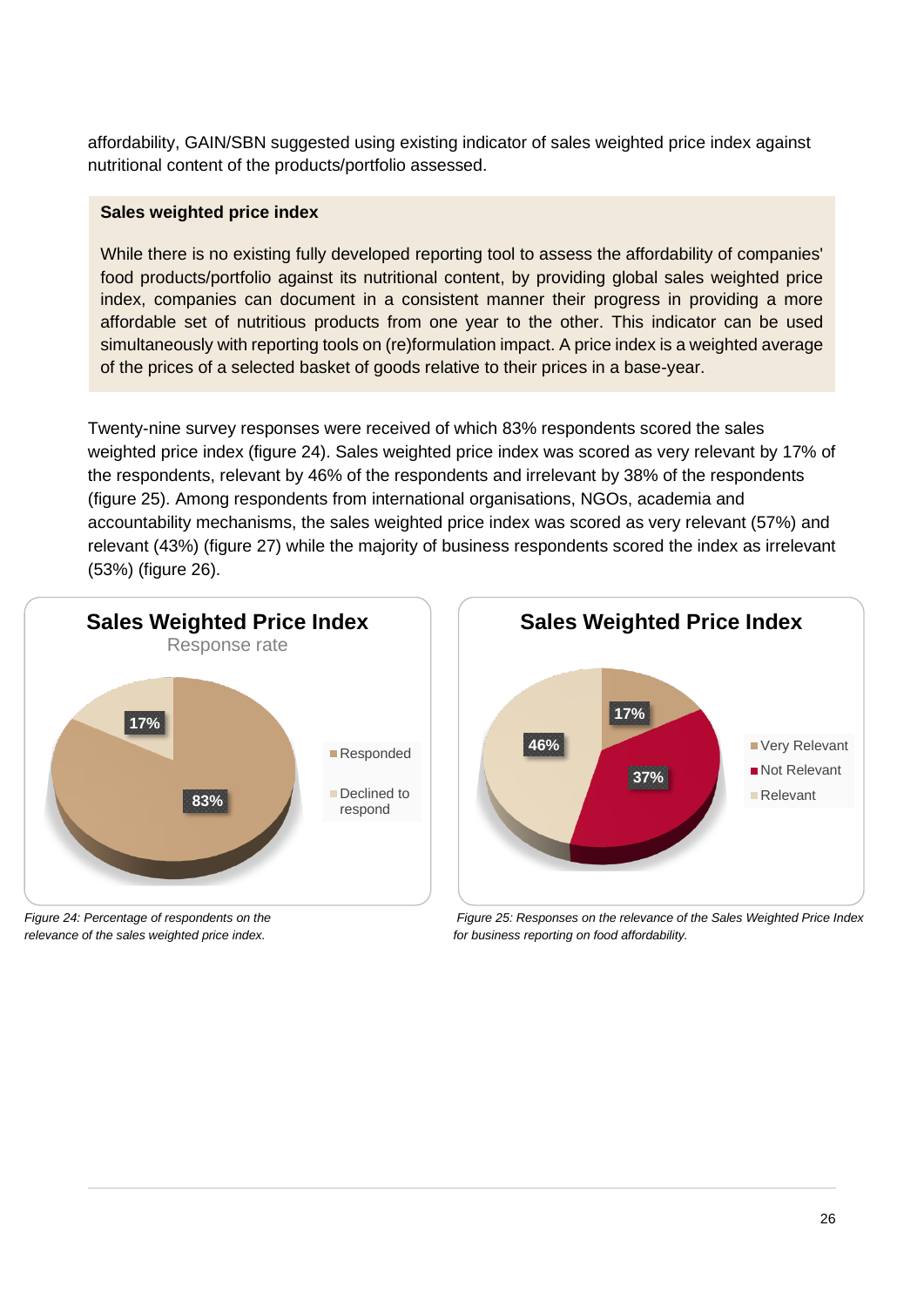





*Figure 27: International organisations, NGOs, academia and accountability mechanisms responses on the relevance of sales weighted price index for business reporting on food affordability.*

Most of the challenges regarding the use of a sales weighted price index were brought up by business respondents. Those challenges included the fact that prices are sensitive information for companies; prices are impacted by volumes which are led by consumer demand; a sales weighted price index would not reflect other affordability factors such as loyalty programmes or staff discounts. The price of a similar product might be differently allocated across the full value chain (fair wages…).

It was suggested to consider food affordability only for some food categories rather than the overall food portfolio of companies. Some respondents advised to weight price indexes not only against the products nutritional content but also against average salaries. Other respondents suggested to assess food affordability by looking at the penetration rates across socioeconomic segments for certain food categories.

The following is an example of reporting outcome using the sales weighted price index to report business impact on food affordability (non-exhaustive):

- Prices for the global portfolio of company A are 1.5% higher/lower than they were in the previous year with a similar nutritional content.
- Prices for the global portfolio of company B are identical than they were in the previous year with an improved nutritional content of the portfolio of 0.5 points based on the Health Star Rating System.

# <span id="page-26-0"></span>**6. CONCLUSIONS & RECOMMENDATIONS**

The survey demonstrated an overall consensus towards a limited set of existing reporting tools to assess business impact in nutrition. While for most categories there was no significant differences between the responses from business representatives and representatives from international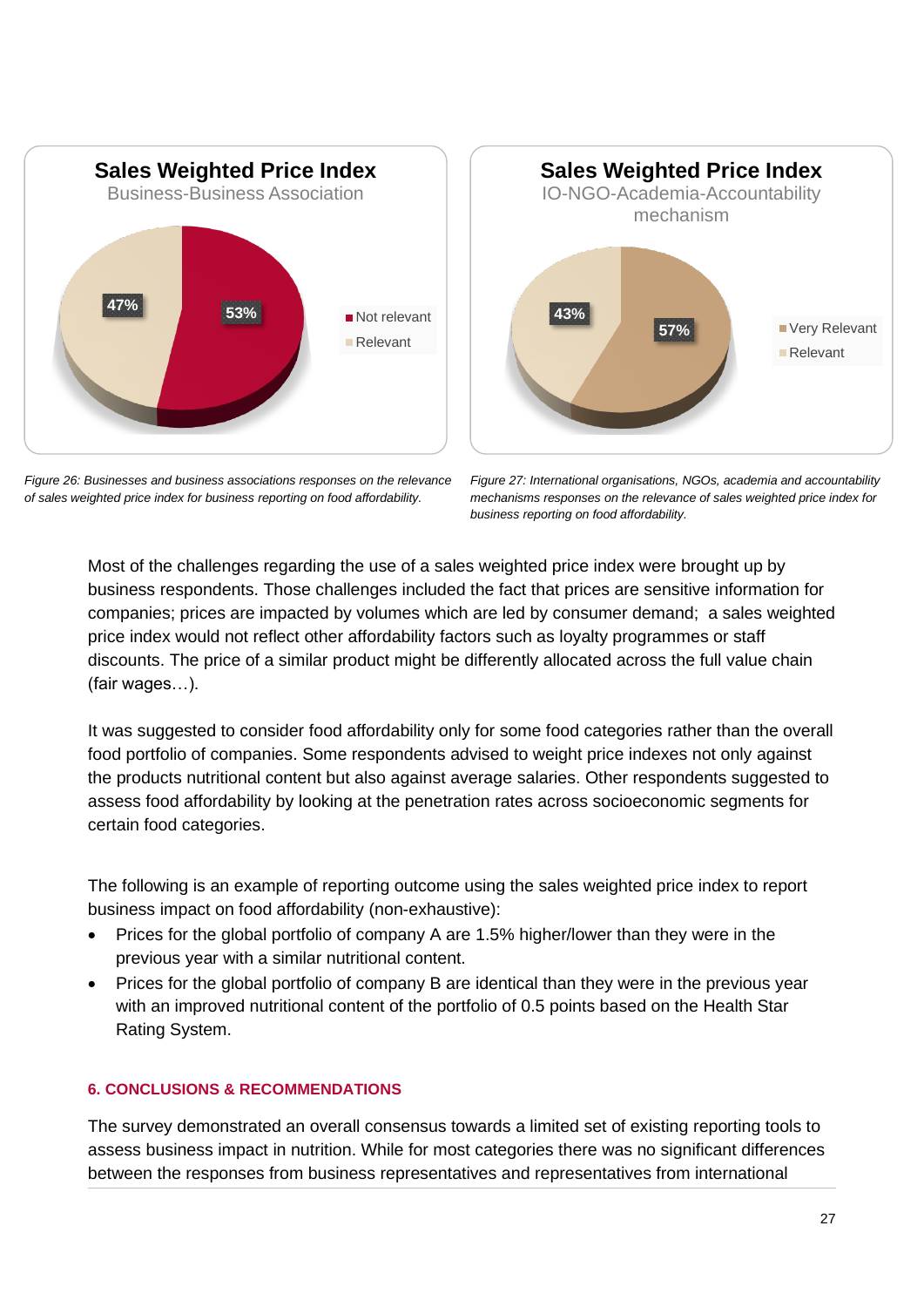organisations, NGOs, academia and accountability mechanisms, their results differed markedly for relevant reporting tools to assess business practices on marketing to children. The private sector favoured reporting tools led by the private sector while the other respondents ranked first WHO frameworks.

The comments provided by the twenty-nine respondents – which include twenty-one businesses/business associations respondents - are useful to understand the challenges to overcome in order to achieve better alignment of business reporting in nutrition:

- Identifying a set of relevant reporting tools to business impact in nutrition in one step however to ensure their effective use these reporting tools should be known and understood by most of the industry. Active awareness raising is needed around the selected reporting tools to potentially achieve better alignment of business reporting in nutrition, this should not be limited to the food and agriculture sectors.
- Individual companies are concerned about reporting through tools that might not reflect the full extent of their efforts especially around product (re)formulation or might create a comparative disadvantage.
- While the respondents assessed several regional reporting tools as relevant, they often expressed reservations about using them as global reporting tools.
- Assessing business impact on food affordability will require lengthy discussions to identify a reporting tool that businesses are willing to use, business respondents shared many concerns about the fairness and complexity of such a tool.

The survey is a useful step to promote effective alignment of business reporting in nutrition necessary for better business accountability. Following the publication of the survey results. GAIN/SBN will liaise with businesses and accountability mechanisms to discuss their willingness to use the reporting tools scored the highest in the report for self-reporting and external assessment of business impact on nutrition. The results of these discussions will be published in the last quarter of 2020.

This report was supported by an external consultant, Navneet Mittal.

For any questions regarding this project please contact Laurene Aubert, Manager, SBN Global Partnerships, laubert@gainhealth.org